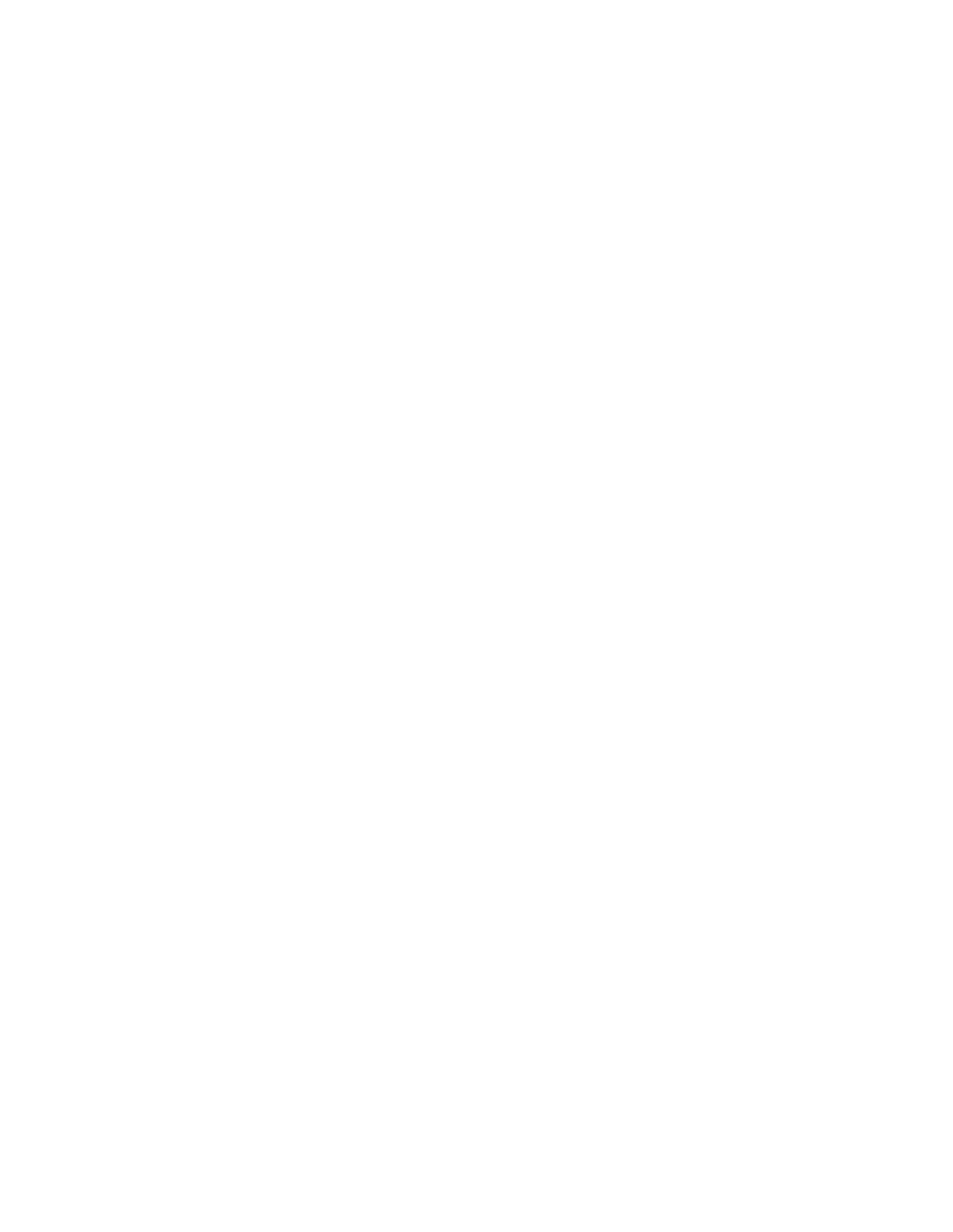In June 2014, Assembly Bill 1469 (Bonta) created a specific plan to fully fund the California State Teachers' Retirement System's Defined Benefit Program by 2046. The CalSTRS Funding Plan reflects a shared commitment by members, employers and the state to incrementally increase contributions to CalSTRS in a predictable manner to fully fund the Defined Benefit Program and ensure the long-term sustainability of CalSTRS.

The funding plan was enacted by the California State Legislature and Governor in 2014 and requires CalSTRS to provide a report to the Legislature every five years on the progress of the plan. The first report to the Legislature is due July 1, 2019. Existing statute requires that the first report compare the funding levels and projected contribution rates at the time the funding plan was enacted to those based on the June 30, 2018, actuarial valuation. The report must also indicate whether additional contributions are needed to reach full funding by 2046.

The purpose of this report is to fulfill this legislative requirement and assist stakeholders, policymakers and the public in assessing the soundness and sustainability of the Defined Benefit Program. This report is also intended to promote a better understanding of how the funding plan operates and how it is expected to achieve its goal of full funding over the next few decades.

It is important to note that full funding is the most financially prudent way to provide benefits to past, present and future California educators. While proposals with a target of less than full funding may result in lower employer and state contribution rates in the near term, such proposals would increase total costs and decrease benefit security for CalSTRS members. For examples of the risks involved in such an approach, national news is often filled with stories of other states where low funding levels for retirement systems were the result of inadequate contributions.

As adopted, the funding plan lays out a measured schedule of contribution increases for both the state and employers, which balances the need for greater contributions with the need to adjust and prepare employer and state budgets for the financial impact of increased contributions. The funding plan also provides the Teachers' Retirement Board with limited authority to further increase or decrease both the state and employer contribution rates to ensure the plan remains on track and is able to respond, as necessary, to unexpected changes in CalSTRS' economic and demographic situation. These are important design features that have helped put CalSTRS in a much stronger position. Prior to the funding plan, the board had only a very limited ability to change the state contribution rate and no ability to adjust the employer contribution rate.

As shown throughout this report, the funding plan is working. Prior to the adoption of the funding plan, the Defined Benefit Program was expected to run out of assets by 2046. Today, it is expected to reach 99.9 percent funded by 2046.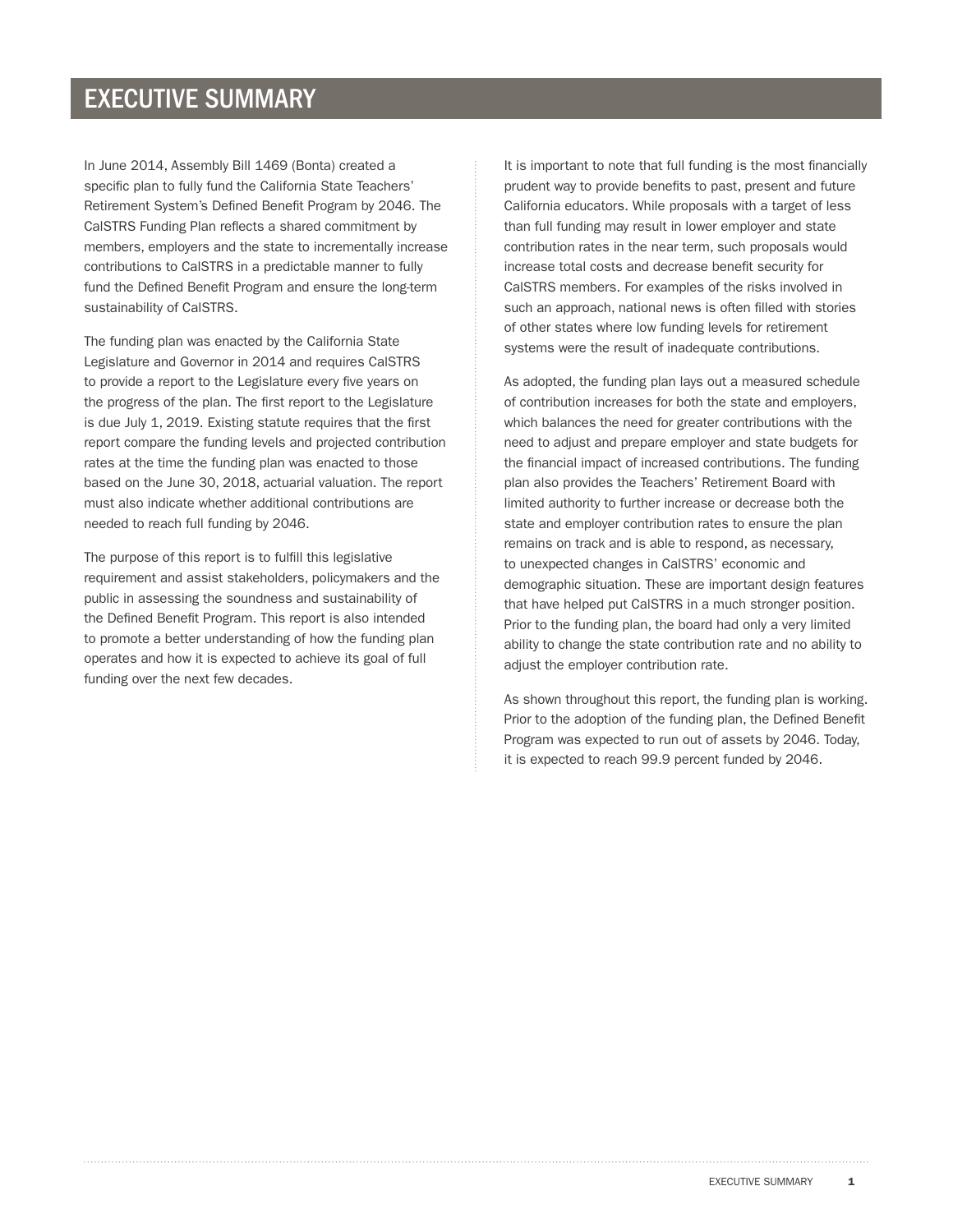As explained in more detail in this report, reaching exactly 100 percent funded may not be possible since the funding plan does not address the entire unfunded actuarial obligation (UAO) in existence today. As anticipated by the funding plan, improvements in funding levels have been minimal since its inception and will continue to be minimal over the next few years while contribution rates for both employers and the state continue to be phased in over future fiscal years. Below is a chart showing projected funding levels with and without the funding plan.



As of June 30, 2018, the Defined Benefit Program was 64 percent funded, and the UAO was \$107.2 billion. As shown in the following chart, employers are currently responsible for about two-thirds of the entire UAO, while the state is responsible for about one-third.

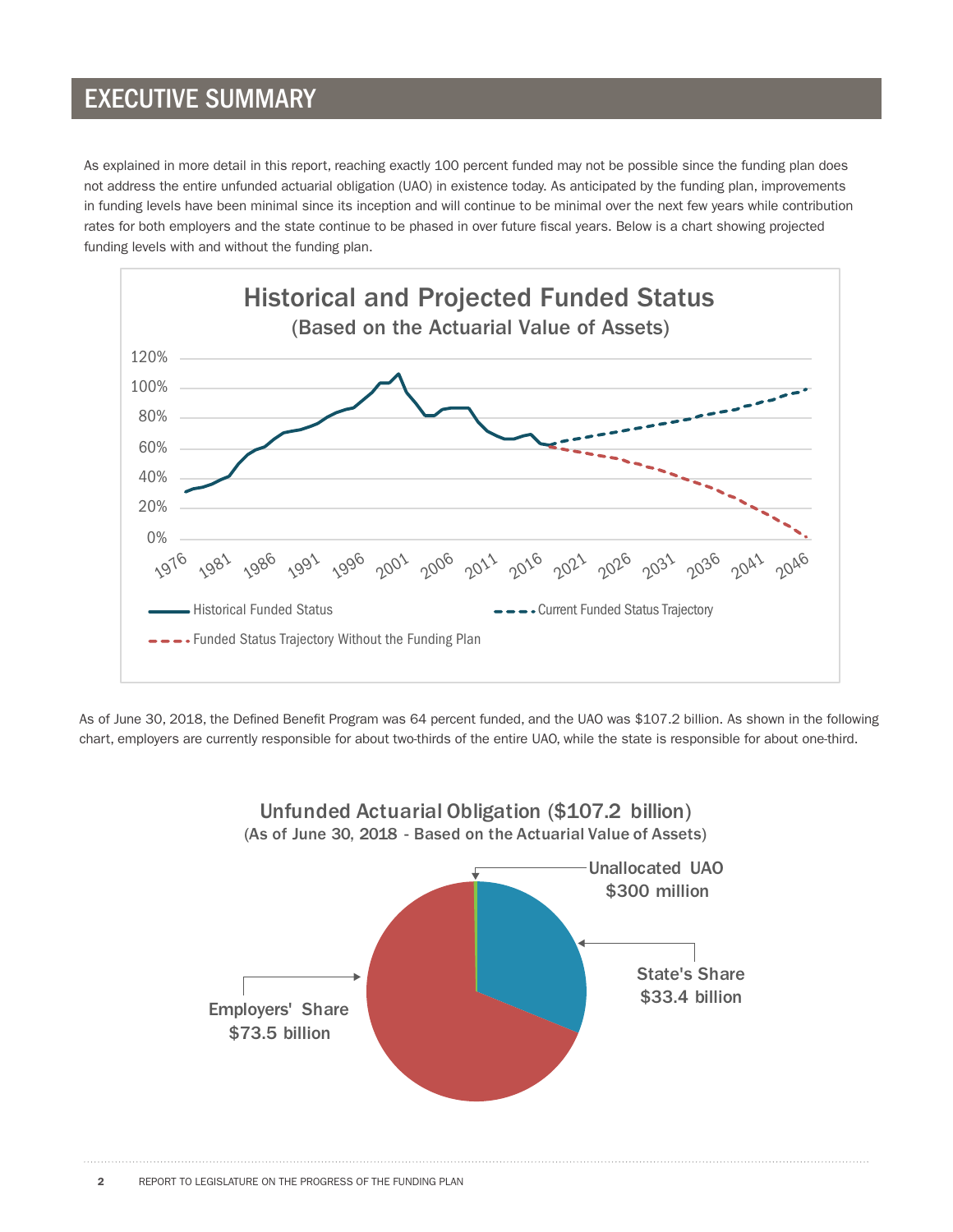One of the key components of the funding plan is the flexibility it provides the board to adjust contribution rates for the state and employers, if necessary, to keep the funding plan on track and allow the Defined Benefit Program to reach full funding by 2046.

In May 2019, the board exercised its authority for the third year in a row to increase the state's contribution rate by the maximum 0.5 percent of payroll. It is currently expected that the board will need to increase the state contribution rate in each of the three fiscal years following 2019–20 to ensure the state's share of the UAO is eliminated by June 30, 2046. It is anticipated that the state will need to contribute around 9 percent of payroll over the long term to eliminate its share of the UAO by 2046. Note that the state also contributes an additional 2.5 percent of payroll to CalSTRS' Supplemental Benefit Maintenance Account, which provides inflation protection to retired members and beneficiaries and is separate from the Defined Benefit Program.

The employer contribution rate will continue to increase based on the schedule prescribed in law by the funding plan. Effective for fiscal year 2021–22, the board will be able to exercise its authority to adjust, if necessary, the employer contribution rate to ensure the employer share of the UAO is eliminated by 2046. At this time, it is projected that the board will reduce the employer rate in 2021–22. This will be addressed later in the report.

The following chart shows historical and projected contribution rates necessary for the state, employers and members to achieve full funding. These projected rates are estimates that could be impacted by actual investment performance, demographic changes and actuarial assumption changes.



#### **Historical and Projected Contribution Rates**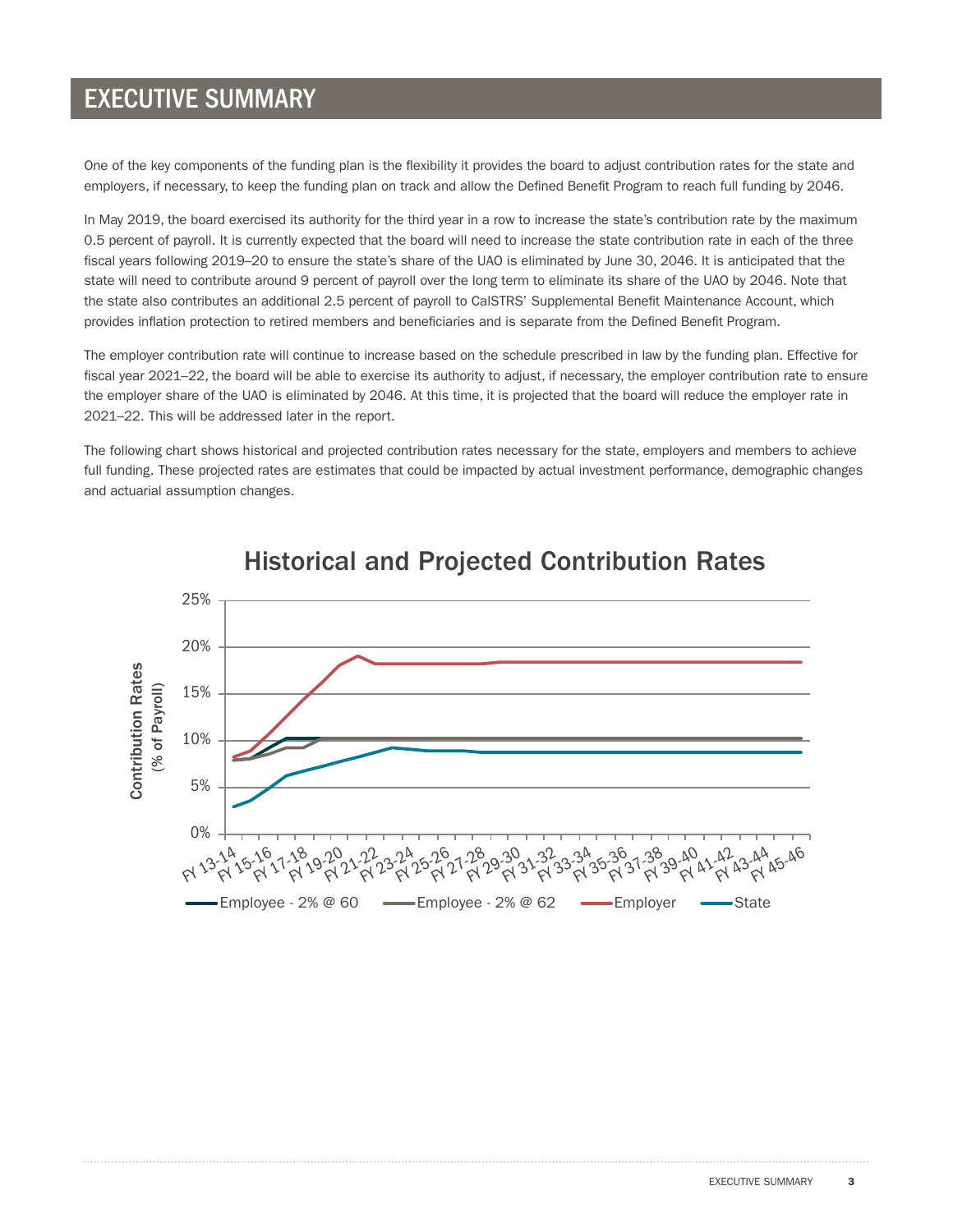Note that this report does not reflect the impact of the supplemental payments to CalSTRS included in the 2019–20 state budget to reduce the UAO of the system and reduce the contribution rates for employers and the state.

Key highlights of the funding plan explained in more detail in this report include:

- The funding plan is working. The Defined Benefit Program is expected to reach near full funding by 2046. The risk of a low-funded status or even running out of money has been considerably reduced with the adoption of the funding plan.
- The state bears most of the risk and financial responsibility for changes in the UAO caused by investment performance, demographic changes and actuarial assumption changes.
- The employer contribution rate is minimally impacted by investment performance, and when impacted, it generally moves in the opposite direction of the state contribution rate.
- The funding plan does not address the entire UAO in existence today. As explained in this report, a small portion of the existing UAO is currently unallocated.
- A recession resulting in both a decline in active

membership and a period of lower investment returns would put significant strain on the state and employers and would challenge CalSTRS' ability to achieve full funding.

The next formal report on the progress of the funding plan will be provided to the Legislature in 2024, based on the June 30, 2023, actuarial valuation. Until then, CalSTRS will continue to monitor the funding plan and its progress every year through CalSTRS' annual actuarial valuation process in the spring and again in the fall through the board's annual *Review of CalSTRS Funding Levels and Risks* report.

Continuous monitoring of the funding plan is important to identify and address trends that could impact the long-term funding of the system in a timely manner. If a situation were to develop under which the funding plan was no longer expected to allow the Defined Benefit Program to achieve full funding, it would be extremely important to act quickly to minimize long-term costs to members, employers and the state.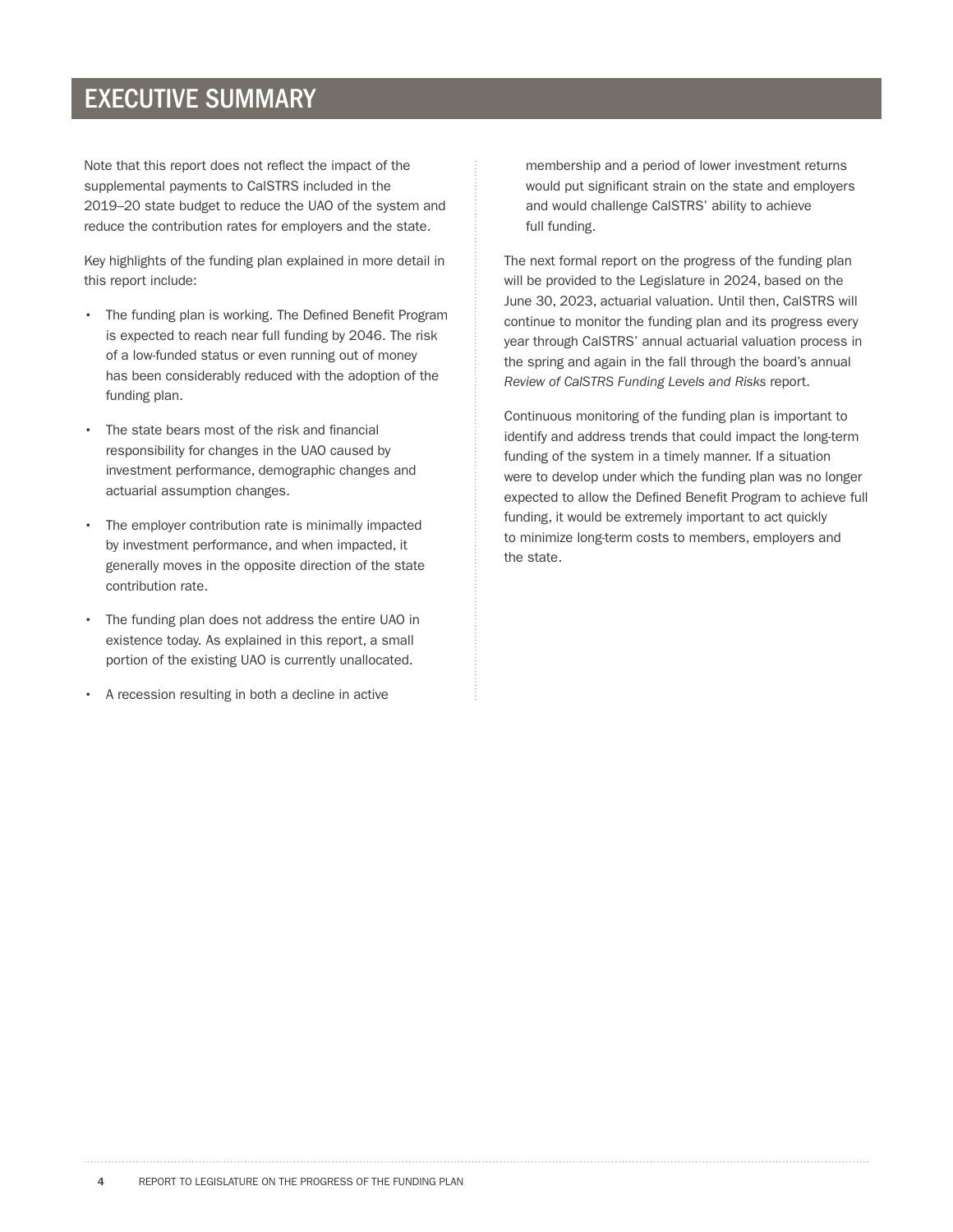#### INTRODUCTION

This is the first statutorily-required report by CalSTRS to the Legislature on the progress of the funding plan, and going forward, a report is due to the Legislature every five years. This report is intended to assist the Legislature, stakeholders and the public in assessing the soundness and sustainability of the Defined Benefit Program, to promote a better understanding of how the funding plan operates, and to outline how the funding plan is expected to achieve its goal of full funding over the next few decades.

This report is based on the June 30, 2018, annual actuarial valuation and does not reflect year-to-date investment experience for fiscal year 2018–19. At the time of the writing of this report, the year-to-date return for fiscal year 2019–20 was below 7 percent, which is CalSTRS' assumed rate of return on trust assets. A return below 7 percent would likely result in a reduction in funding levels in the short term and require higher state contribution rates over the long term to achieve full funding by 2046. This report also does not reflect the impact of the 2019–20 state budget, which includes supplemental payments to CalSTRS to reduce the UAO of the system and contribution rates for employers and the state.

This report will focus on the following:

- Background on the Defined Benefit Program and the history of its funding.
- Details on how the funding plan operates.
- Changes in contribution rates and funding levels since 2014.
- Current projections of funding levels and contribution rates.
- Risks that could prevent CalSTRS from reaching full funding.
- Information on the importance of acting quickly if it is determined that another solution is needed to reach full funding.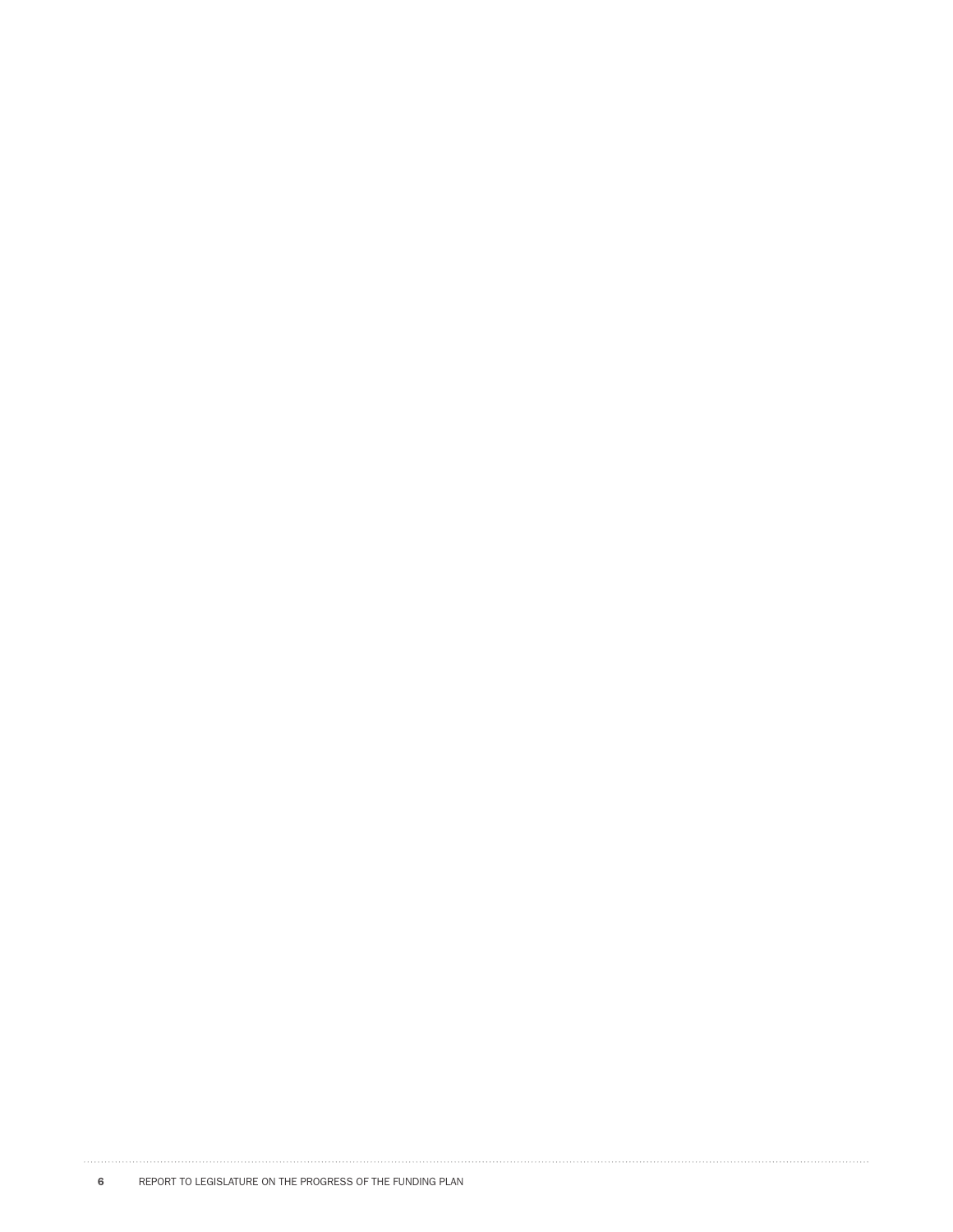#### HISTORY OF THE DEFINED BENEFIT PROGRAM AND ITS FUNDING STRUCTURE

The membership and the funding of the Defined Benefit Program has changed substantially in the more than 100 years since CalSTRS was established by law in 1913. When CalSTRS was founded, it had 120 retired members and 15,000 active members. Over time, the total membership has grown to about 950,000 members and their beneficiaries.

Today, CalSTRS is the largest educator-only pension fund in the world and the second largest pension fund in the United States. CalSTRS provides retirement, disability and survivor benefits for full-time and part-time California public school educators through a hybrid retirement system consisting of the Defined Benefit, Defined Benefit Supplement, and Cash Balance Benefit programs, as well as a voluntary defined contribution plan called CalSTRS Pension2®.

In 1913, what is now the Defined Benefit Program had only two sources of contributions: a \$12 annual contribution from each active member and a state contribution equal to 5 percent of the revenue generated by the state's inheritance tax. Employers did not make contributions to CalSTRS until 1935 when they began to make a \$12 annual contribution per active member. The members' contribution increased to \$24 per year at the same time.

The next significant change in the funding structure occurred nine years later, in 1944, when the member contribution amount changed from a flat dollar amount to a percentage of compensation, which also varied depending on the age and gender of the member. The member contribution rate ranged between 2.53 and 4.85 percent of compensation. At the same time, the state's contribution changed from a percentage of inheritance tax revenue to a pay-as-you-go payment, with the state paying the difference between the resources available and the cost of benefits in a given year. The member's contribution rate continued to be based on the member's age and gender and was adjusted several times between 1944 and 1972.

In 1956, the employer contribution of \$12 per member per year was augmented by a 3 percent of salary contribution, with a limitation that contributions could not exceed specified percentages of the assessed value of properties within the school district. In 1971, the employer contribution rate averaged about 2 percent of salary.

Until 1972, the funding structure did not allow CalSTRS to prefund the retirement benefits promised to California educators and was instead funded using a pay-as-you-go approach, with the state responsible for bridging any shortfalls.

The funding structure changed to a prefunding basis in 1972 with the adoption of the E. Richard Barnes Act. The member contribution rate, which averaged 7.4 percent, was changed to a fixed 8 percent of salary. The member contribution rate stayed at this level until the adoption of the funding plan in 2014. The employer contribution rate was also increased in 1972. Increases were phased in over time. The rate was initially set to a flat 3.2 percent of earnings effective with fiscal year 1972–73 and was increased gradually over the balance of the decade until it reached 8 percent in 1978– 79, matching the contribution rate paid by members.

The payment made by the state also changed in 1972. Instead of being responsible for bridging the funding gap on a pay-as-you-go basis, the state started contributing a flat dollar amount of \$135 million per year, which was intended to bridge the funding shortfall in place at the time over a 30-year period. This flat dollar amount was modified a few times throughout the 1970s as CalSTRS' funding situation also changed. By 1990, the state's annual contribution had increased to about \$400 million. Additional state contributions, based on a percentage of pay, were also enacted in the 1980s to fund specific benefit enhancements.

In 1986, the financial responsibility of funding the crediting of unused sick leave service credit was transferred from the state to employers, resulting in an increase of 0.25 percent of salary in the employer contribution rate. This increase brought the total employer contribution rate to 8.25 percent of salary. This rate remained unchanged for employers until the passage of the funding plan in 2014.

The next significant change in program funding occurred in 1990 with the passage of Senate Bill 1370 (Green), the Elder State Teachers' Retirement Full Funding Act. The flat dollar contribution paid by the state was replaced with a contribution rate equal to 4.3 percent of a member's compensation to eliminate the funding shortfall in place at the time over the next 40 years.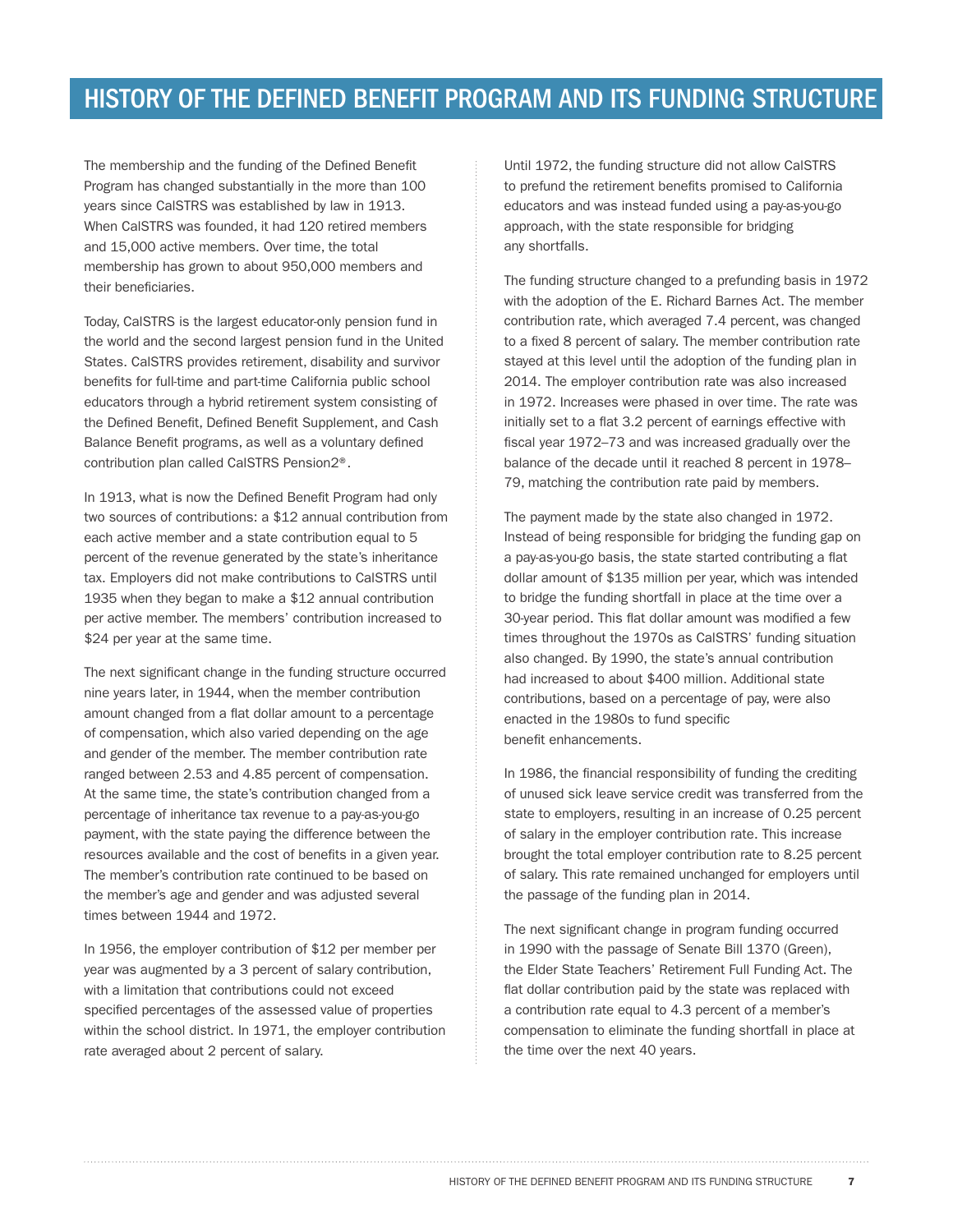As CalSTRS' funding situation improved in the late 1990s and early 2000s, the state's contribution rate was modified several times to adjust for the improved funding levels. By 2003, the state's base contribution rate was 2.017 percent of creditable compensation of the fiscal year ending in the prior calendar year. The board was also given the ability to set a supplemental contribution rate for the state above the base contribution rate to eliminate any unfunded liability associated with the 1990 benefit structure. State law limited the annual increase for the supplemental state contribution rate to 0.25 percent with a maximum supplemental rate of 1.505 percent.

Following the financial crisis and market downturn of 2008, the funding situation of the Defined Benefit Program deteriorated to the point that contributions were not enough to prevent it from running out of assets in about 30 years. A different funding structure was needed to address the situation.

Guided by its board, CalSTRS committed to promote the development of a comprehensive strategy to address the long-term funding needs of the system. After years of focused discussions, stakeholder outreach, legislative visits and hearings, the Legislature adopted AB 1469 in June 2014, creating the CalSTRS Funding Plan.

8 REPORT TO LEGISLATURE ON THE PROGRESS OF THE FUNDING PLAN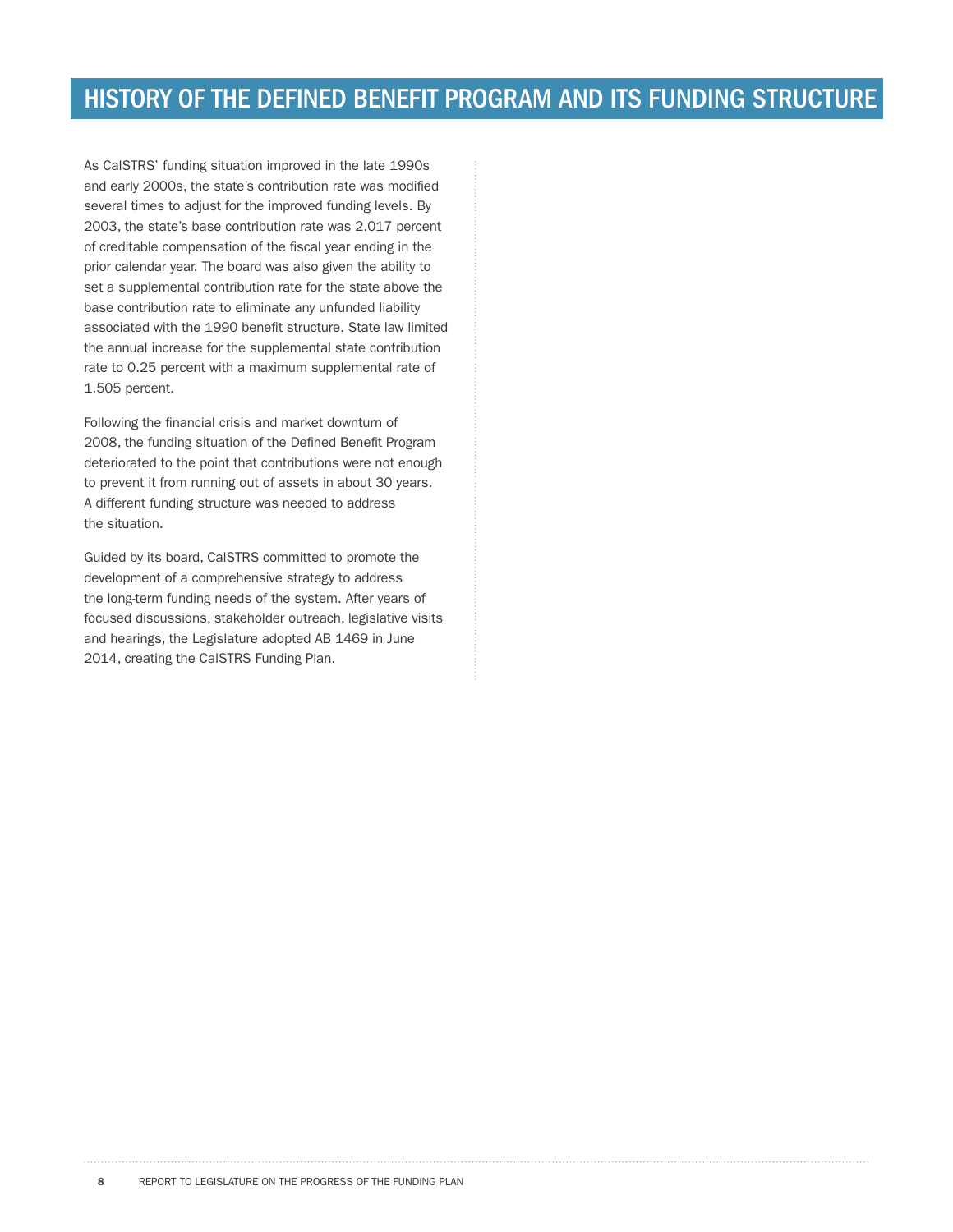#### CALSTRS FUNDING PLAN

The funding plan, enacted by AB 1469 in 2014, put the Defined Benefit Program on the path to full funding by 2046 through incremental contribution increases shared among the program's three contributors: CalSTRS members, employers and the state.

#### Member Contribution Increases

AB 1469 increased member contributions on compensation that is creditable to the Defined Benefit Program. The member contribution rate had not increased beyond 8 percent since 1972. Below is a table showing the increases in the member contribution rate from 2014 through 2018.

| <b>Effective Date</b>     | <b>Pre-CalSTRS Funding Plan</b><br><b>Member Contribution Rate</b> |                            | <b>Post-CalSTRS Funding Plan</b><br><b>Member Contribution Rate</b> |                                     |
|---------------------------|--------------------------------------------------------------------|----------------------------|---------------------------------------------------------------------|-------------------------------------|
|                           | 2% at 60<br>$M$ embers <sup>1</sup>                                | 2% at 62<br><b>Members</b> | 2% at 60<br>$M$ embers <sup>1</sup>                                 | 2% at 62<br>$M$ embers <sup>1</sup> |
| July 1, 2014              | 8%                                                                 | 8%                         | 8.15%                                                               | 8.15%                               |
| July 1, 2015              | 8%                                                                 | 8%                         | 9.20%                                                               | 8.56%                               |
| July 1, 2016              | 8%                                                                 | 8%                         | 10.25%                                                              | 9.205%                              |
| July 1, 2017              | 8%                                                                 | 8%                         | 10.25%                                                              | 9.205%                              |
| July 1, 2018 & thereafter | 8%                                                                 | 9%                         | 10.25%                                                              | 10.205%                             |

 $1$  The contribution rate for CalSTRS 2% at 62 members is based, in part, on the normal cost of benefits and may increase or decrease in future years. The contribution rate for 2% at 60 members is set in statute.

In exchange for increased contributions to the Defined Benefit Program as part of the funding plan, CalSTRS members who performed creditable service on or after January 1, 2014, are now guaranteed a 2 percent annual benefit adjustment, also referred to as the improvement factor. The 2 percent improvement factor is provided to members once they have been retired for at least one year and is a component of the purchasing power protections within the plan. Prior to the funding plan, the improvement factor was not guaranteed for any member. For members who retired prior to January 1, 2014, the improvement factor is not guaranteed since the Legislature reserved the right to adjust the improvement factor as economic conditions dictate, as it had with regards to all members prior to the enactment of the funding plan.

In 2012, the Legislature enacted Assembly Bill 340 (Furutani), the Public Employees' Pension Reform Act (PEPRA), which was effective on January 1, 2013. PEPRA requires that members subject to the 2% at 62 benefit formula must pay at least one-half of the normal cost of their benefit and that their contribution rate be adjusted if the plan's normal cost changes by more than 1 percent of salary. Effective July 1, 2018, CalSTRS 2% at 62 members were required to contribute an additional 1 percent of creditable compensation to CalSTRS as a result of an increase in the plan's normal cost. This increase was driven by a change in actuarial assumptions adopted by the board to reflect longer life expectancies for CalSTRS members and lower investment return expectations in the future.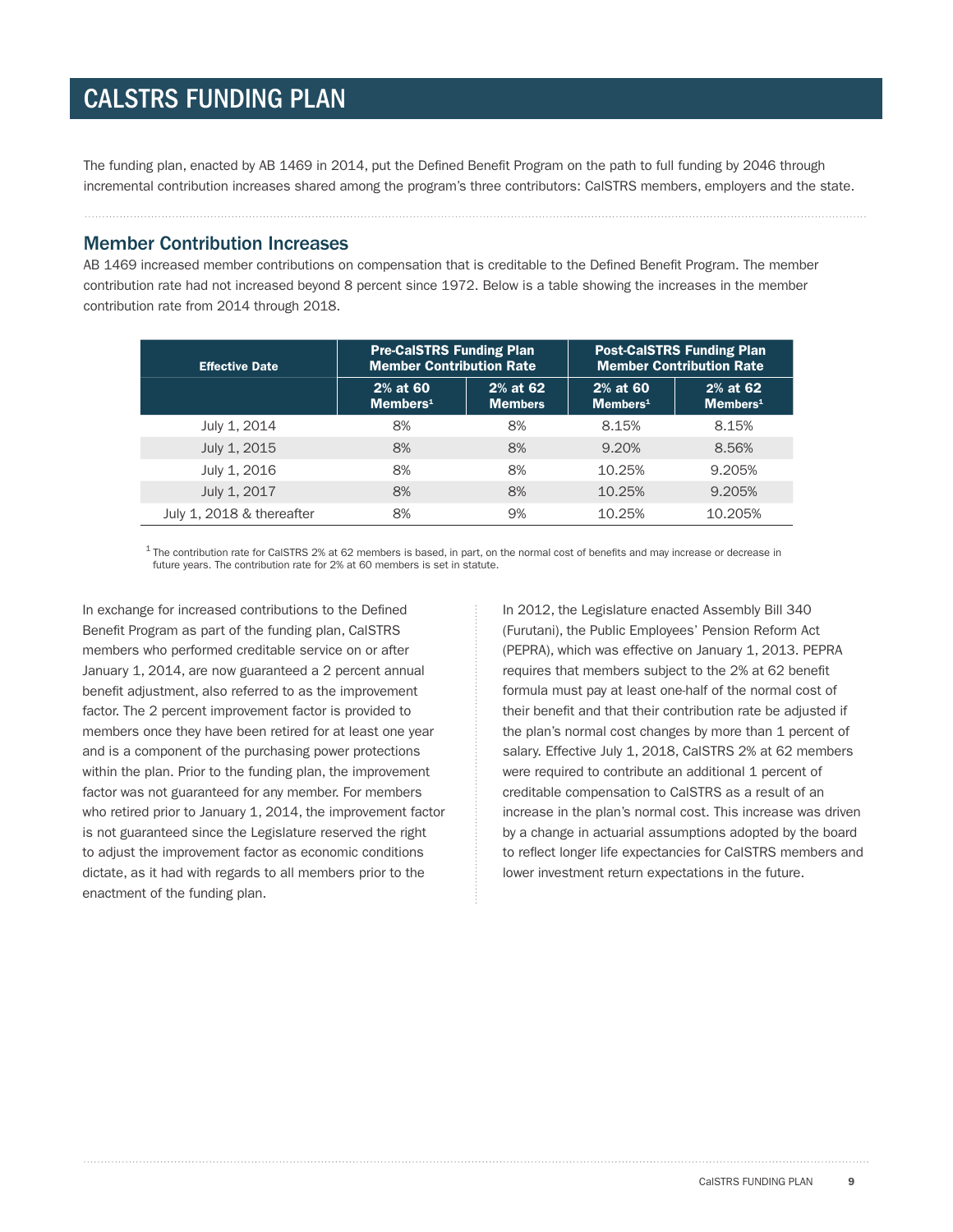### CALSTRS FUNDING PLAN

#### Employer Contribution Increases

The funding plan provided for increases in the employer contribution rate, which are being phased in over seven years. These supplemental contributions were intended to eliminate the employers' share of the UAO by 2046. Prior to the funding plan, the employer contribution rate had not increased since 1986. Below is a table showing the increases in the employer contribution rate from 2014 through 2020.

| <b>Effective Date</b> | <b>Base Employer</b><br><b>Contribution Rate</b> | <b>Post-CalSTRS Funding Plan Contributions</b>                       |                                        |  |
|-----------------------|--------------------------------------------------|----------------------------------------------------------------------|----------------------------------------|--|
|                       |                                                  | <b>Employer Supplemental</b><br><b>Contribution Rate<sup>1</sup></b> | <b>Total Employer Rate<sup>2</sup></b> |  |
| July 1, 2014          | 8.25%                                            | 0.63%                                                                | 8.88%                                  |  |
| July 1, 2015          | 8.25%                                            | 2.48%                                                                | 10.73%                                 |  |
| July 1, 2016          | 8.25%                                            | 4.33%                                                                | 12.58%                                 |  |
| July 1, 2017          | 8.25%                                            | 6.18%                                                                | 14.43%                                 |  |
| July 1, 2018          | 8.25%                                            | 8.03%                                                                | 16.28%                                 |  |
| July 1, 2019          | 8.25%                                            | 9.88%                                                                | 18.13%                                 |  |
| July 1, 2020          | 8.25%                                            | 10.85%                                                               | 19.10%                                 |  |

 $1$  The funding plan included a set schedule of employer supplemental rate increases through fiscal year 2020–21.

 $2$  The total employer rate does not reflect the supplemental pension payments in the 2019–20 state budget.

Starting in 2021–22, the funding plan provides the board limited authority to adjust the employer supplemental contribution rate, if necessary, to fully fund the employers' share of the UAO by 2046. Those adjustments are limited to 1 percent annually. Also, the total employer contribution rate cannot exceed 20.25 percent of creditable compensation.

#### State Contribution Increases

As described earlier in this report, prior to the adoption of the funding plan, the board had the ability to set a supplemental contribution rate for the state, in addition to the base rate of 2.017 percent, to eliminate any UAO associated with the 1990 benefit structure. State law limited the annual increase for the supplemental state contribution rate to 0.25 percent with a maximum supplemental rate of 1.505 percent.

The funding plan maintained the state's base contribution rate of 2.017 percent to the Defined Benefit Program. The funding plan increased the supplemental rate dedicated to paying for the 1990 benefit structure. The increases in the

state supplemental rate were phased in over three years, reaching 4.311 percent of payroll effective July 1, 2016, for a total contribution rate of 6.328 percent to the Defined Benefit Program. This contribution rate was anticipated to eliminate the state's share of the unfunded liability by 2046.

The funding plan also provided the board limited authority to adjust the state's contribution rate to eliminate the state's share of the unfunded liability by 2046, with increases limited to 0.5 percent each year. In May 2019, the board exercised its authority to increase the state supplemental contribution rate by 0.5 percent of payroll for the third time since the adoption of the funding plan.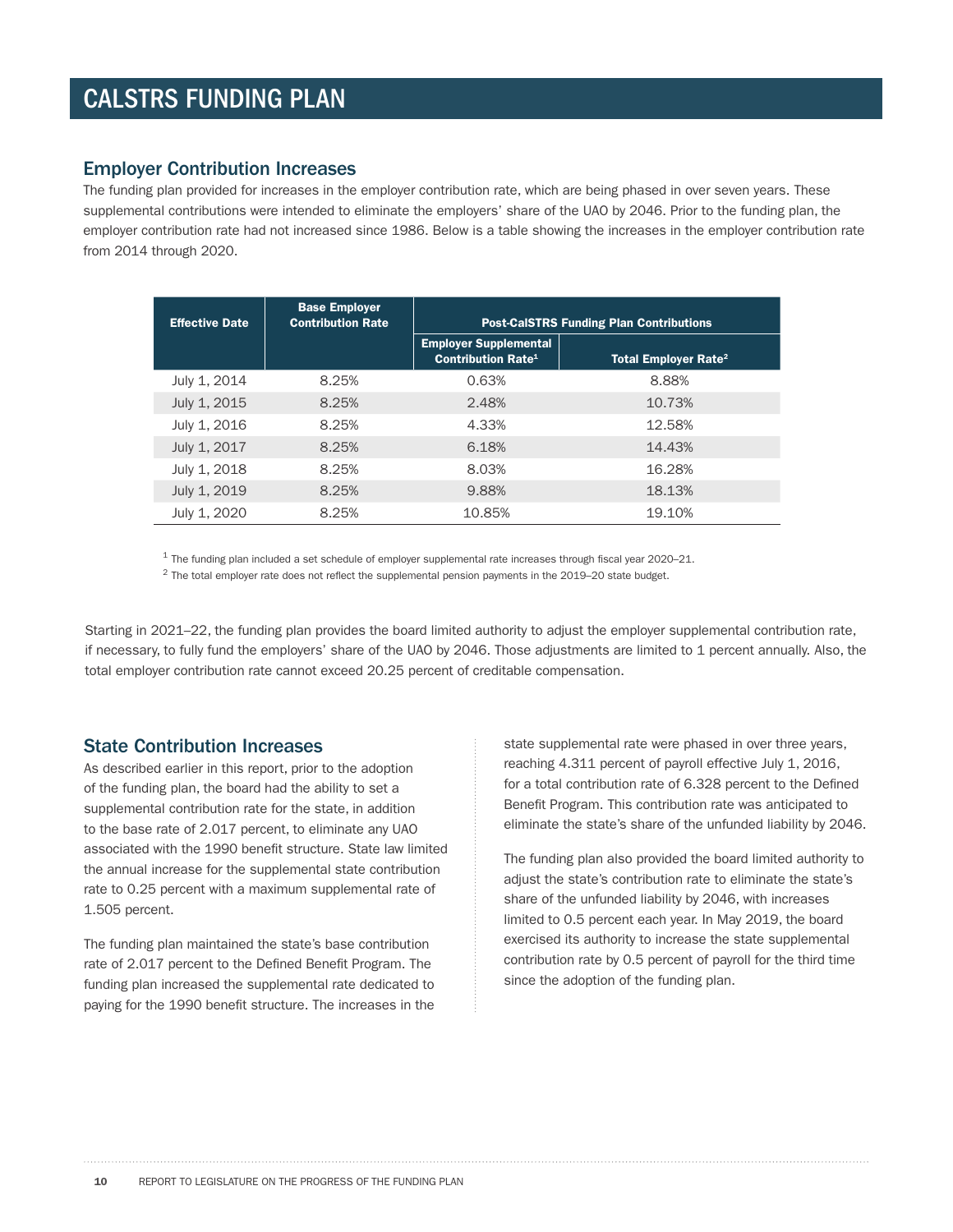|                       |                                               | <b>Pre-CalSTRS</b>                                                           | <b>Post-CalSTRS Funding Plan Contributions</b>        |                         |  |
|-----------------------|-----------------------------------------------|------------------------------------------------------------------------------|-------------------------------------------------------|-------------------------|--|
| <b>Effective Date</b> | <b>Base State</b><br><b>Contribution Rate</b> | <b>Funding Plan State</b><br><b>Supplemental</b><br><b>Contribution Rate</b> | <b>State Supplemental</b><br><b>Contribution Rate</b> | <b>Total State Rate</b> |  |
| July 1, 2014          | 2.017%                                        | 1.024%                                                                       | 1.437%                                                | 3.454%                  |  |
| July 1, 2015          | 2.017%                                        | 1.274%                                                                       | 2.874%                                                | 4.891%                  |  |
| July 1, 2016          | 2.017%                                        | 1.505%                                                                       | 4.311%                                                | 6.328%                  |  |
| July 1, 2017          | 2.017%                                        | 1.505%                                                                       | 4.811%                                                | 6.828%                  |  |
| July 1, 2018          | 2.017%                                        | 1.505%                                                                       | 5.311% <sup>3</sup>                                   | 7.328%                  |  |
| July 1, 2019          | 2.017%                                        | 1.505%                                                                       | 5.811%4                                               | 7.828%                  |  |

Below is a table showing the state contribution rate to the Defined Benefit Program from 2014 through 2019.

1 The funding plan included a set schedule of state supplemental rate increases through fiscal year 2016–17.

<sup>2</sup> Adopted by the board in April 2017.

<sup>3</sup> Adopted by the board in May 2018.

4 Adopted by the board in May 2019.

To eliminate the state's share of the UAO by 2046, additional increases in the state supplemental contribution rate of 0.5 percent of payroll, beyond those shown in the above table, are currently expected for three additional fiscal years. Note that future investment and demographic experience could impact this estimate.

In addition to the contribution rate to the Defined Benefit Program, the state also contributes 2.5 percent of payroll toward the Supplemental Benefit Maintenance Account, CalSTRS' inflation protection program.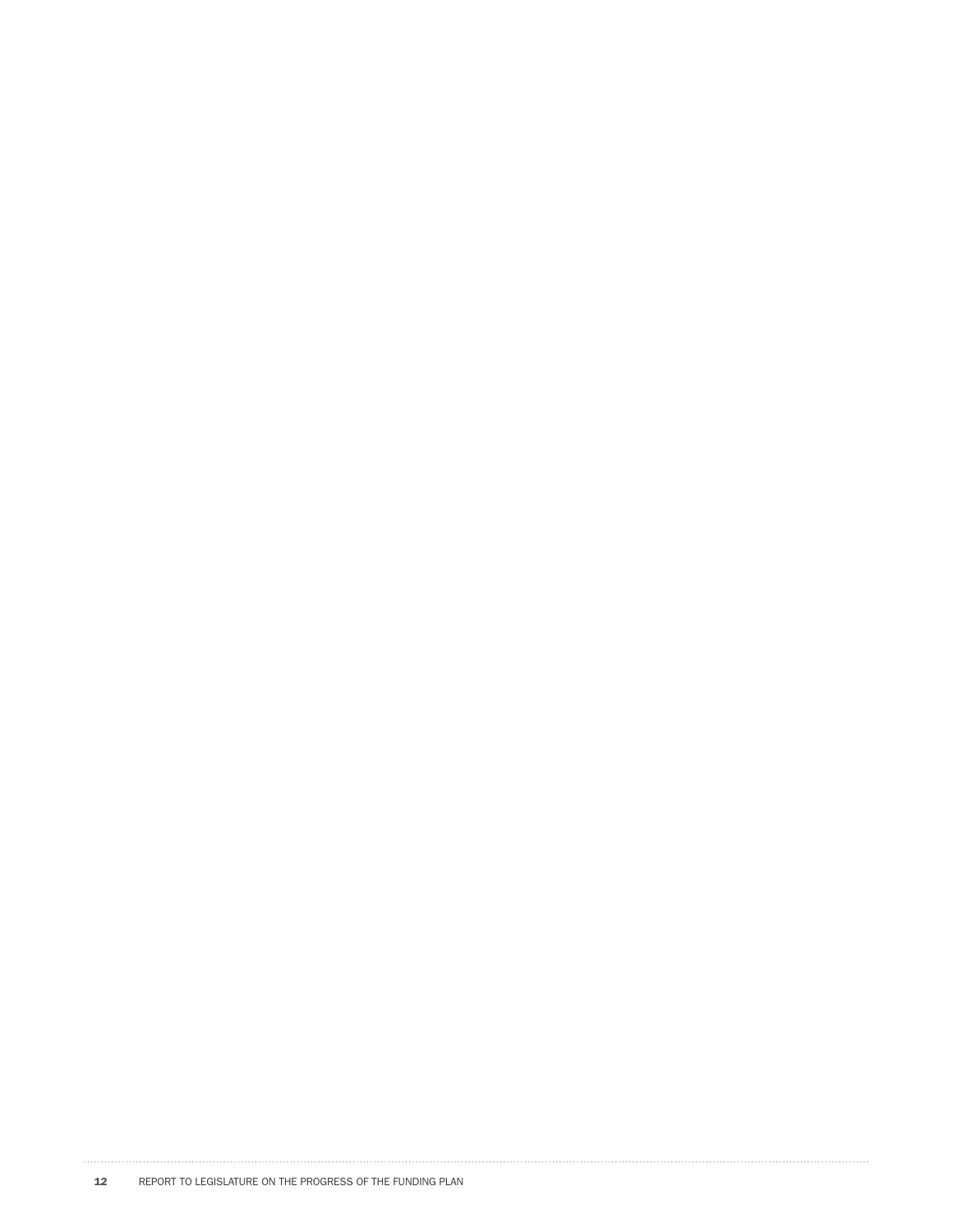Although the funding plan is working as designed and the Defined Benefit Program is projected to reach full funding, the funding plan is a complex funding structure with many intricacies that often lead to counterintuitive results. Understanding these intricacies is important to be able to recognize the types of events and factors that could impact contribution rates and potential situations that could impact CalSTRS' ability to reach full funding.

A key element of this complexity is the structure established to pay down the UAO. Specifically, the funding plan contains rules that are used to determine how much of the UAO is allocated to the state and employers. The UAO is not allocated to members. The state is responsible for any

UAO related to CalSTRS benefits that were in effect on July 1, 1990, which for this report, is referred to as the 1990 benefit structure. This responsibility applies to all service performed by CalSTRS members. The employers are responsible for any UAO that can be attributed to benefit changes that occurred on or after July 1, 1990, which for this report, is referred to as the post-1990 benefit structure. The employers' responsibility is limited to service accrued by members before July 1, 2014.

As of June 30, 2018, the rules of the funding plan have resulted in the following allocation of the UAO for the Defined Benefit Program.



As illustrated above, employers are currently responsible for about two-thirds of the entire UAO for the Defined Benefit Program. This is the main reason why the employer contribution rate is projected to be the highest among the three contributors. The state is responsible for about one-third of the existing UAO. Finally, the funding plan does not address the entire UAO in existence today. The remaining portion of the UAO that is not allocated between the employers or the state is referred as the unallocated UAO.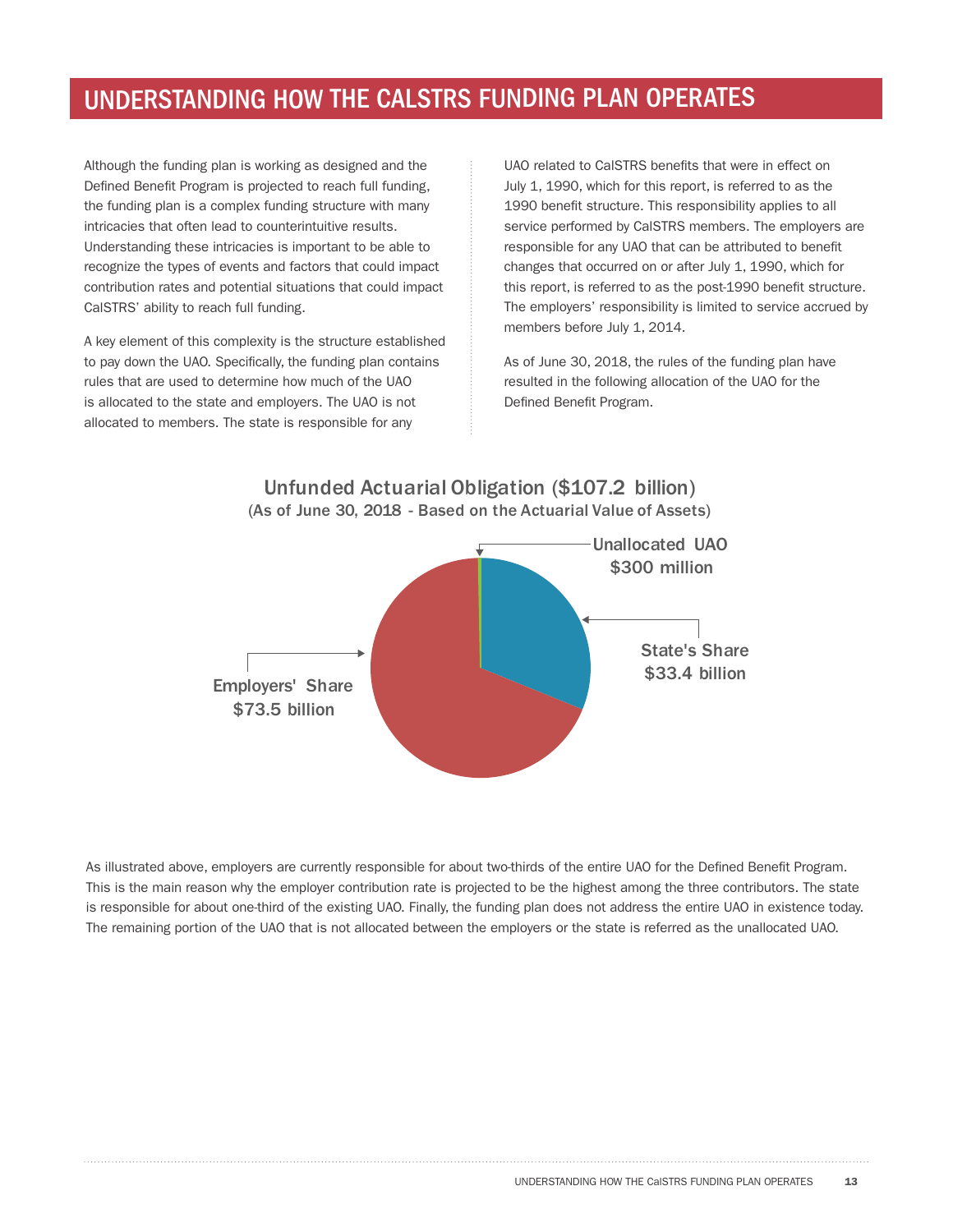Even though employers are responsible for the greatest share of the existing UAO, the state's share of the UAO is most likely to materially increase or decrease as a result of economic and demographic experience. To understand why the state's share is more sensitive, it is helpful to further look into the UAO. The UAO for a pension plan is the difference between the actuarial obligation for the plan and the actuarial value of assets. Understanding the relative sizes of the actuarial obligation and the actuarial value of assets for the 1990 benefit structure, the post-1990 benefit structure and the unallocated will help illustrate the expected sensitivity.

Below is a chart showing the breakdown of the actuarial obligation as of June 30, 2018.



#### **Breakdown of Actuarial Obligation** (Defined Benefit Program Only - as of June 30, 2018)

The state is responsible for funding the UAO for the 1990 benefit structure. Since the UAO is the difference between the actuarial obligation for the plan and the actuarial value of assets, changes in the actuarial obligation caused by demographic experience or changes in actuarial assumptions will result in changes in the UAO.

As shown above, the actuarial obligation for the 1990 benefit structure represents more than 80 percent of the total actuarial obligation for the Defined Benefit Program. This means that, even though employers are responsible for the largest share of the existing UAO, the state's share of the UAO and the state contribution rate will be most impacted by future changes in actuarial assumptions or demographic experience.

Based on the current breakdown of the actuarial obligation, the state contribution rate would be expected to be about five times more sensitive to changes in actuarial assumptions and demographic experience than the employer contribution rate. This explains why the state's share of the UAO and the state contribution rate were the most impacted by the change in actuarial assumptions adopted by the board in February 2017.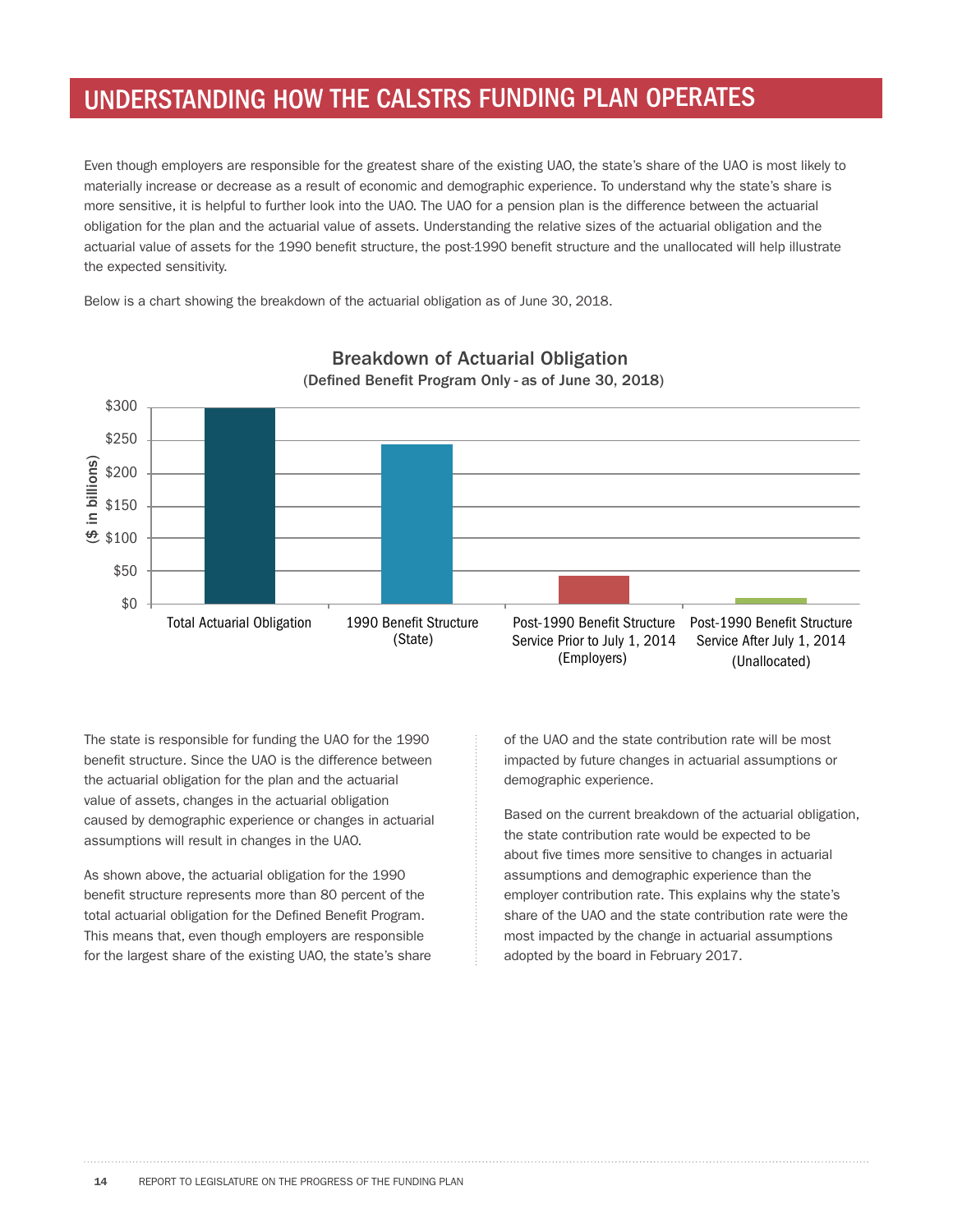Next is a chart showing the breakdown of the assets for the Defined Benefit Program. The breakdown of the assets involves the calculation of a hypothetical asset value of the 1990 benefit structure as per rules set in the funding plan.



As can be seen in the above chart, the assets dedicated to the state to fund the 1990 benefit structure represent the largest share of the total assets needed to fund the Defined Benefit Program. In fact, the rules set in the funding plan result in the state having a share of the total assets that exceeds the actual assets on hand today. This is caused in part by the fact that the hypothetical asset value for the 1990 benefit structure is calculated based on the expectation that past benefit payments would have been lower under the 1990 benefit structure. The hypothetical asset value also ignores the member contribution of 2 percent of salary that was diverted from the Defined Benefit Program into the Defined Benefit Supplement Program for a period of 10 years.

Since the hypothetical asset value for the 1990 benefit structure is greater than the current Defined Benefit Program asset, when returns are greater or lower than the assumed 7 percent, the actuarial gains or losses are greater on the

hypothetical asset value than on the actual assets of the Defined Benefit Program. As a result, the state's share of the UAO and the state's contribution rate are both extremely sensitive to investment volatility.

Since the state's share of the assets is greater than the actual total Defined Benefit Program assets, the employer's share is effectively a negative number. It is also much smaller relative to the state's share of the assets. As a result, the employer contribution rate is minimally impacted by investment volatility, and when it does change, it generally reacts in the opposite direction from that of the state. The employer contribution rate is expected to increase when the plan experiences investment returns greater than assumed and to decrease when the returns are less than assumed. This is a counterintuitive outcome resulting from the complex allocation structure of the funding plan.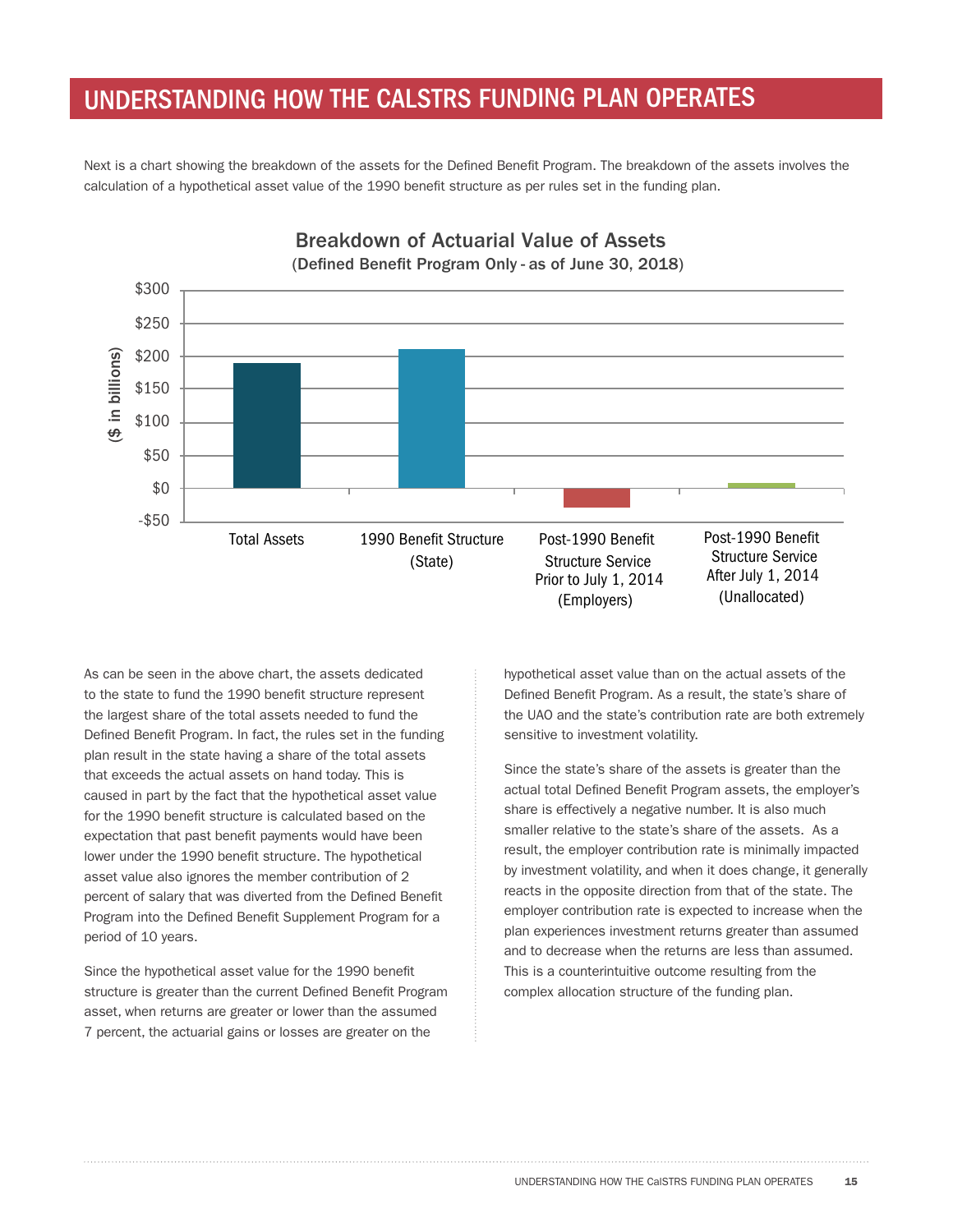To help illustrate this counterintuitive interaction and the greater volatility expected for the state contribution rate, the following two charts show the impact on the share of the UAO and long-term contribution rates for both the state and the employers, assuming the investment return for the Defined Benefit Program was 2 percent above or below the current 7 percent investment return assumption.



As displayed above, an investment return of 5 percent in a fiscal year, 2 percent below the 7 percent return assumption, would result in an increase in the state's share of the UAO, while the employers' share would decrease. The increase in the state's share of the UAO would also be much larger than the decrease in the employers' share, leading to more contribution volatility in the state contribution rate as shown in the following chart.



# **Estimated Impact of Investment Performance**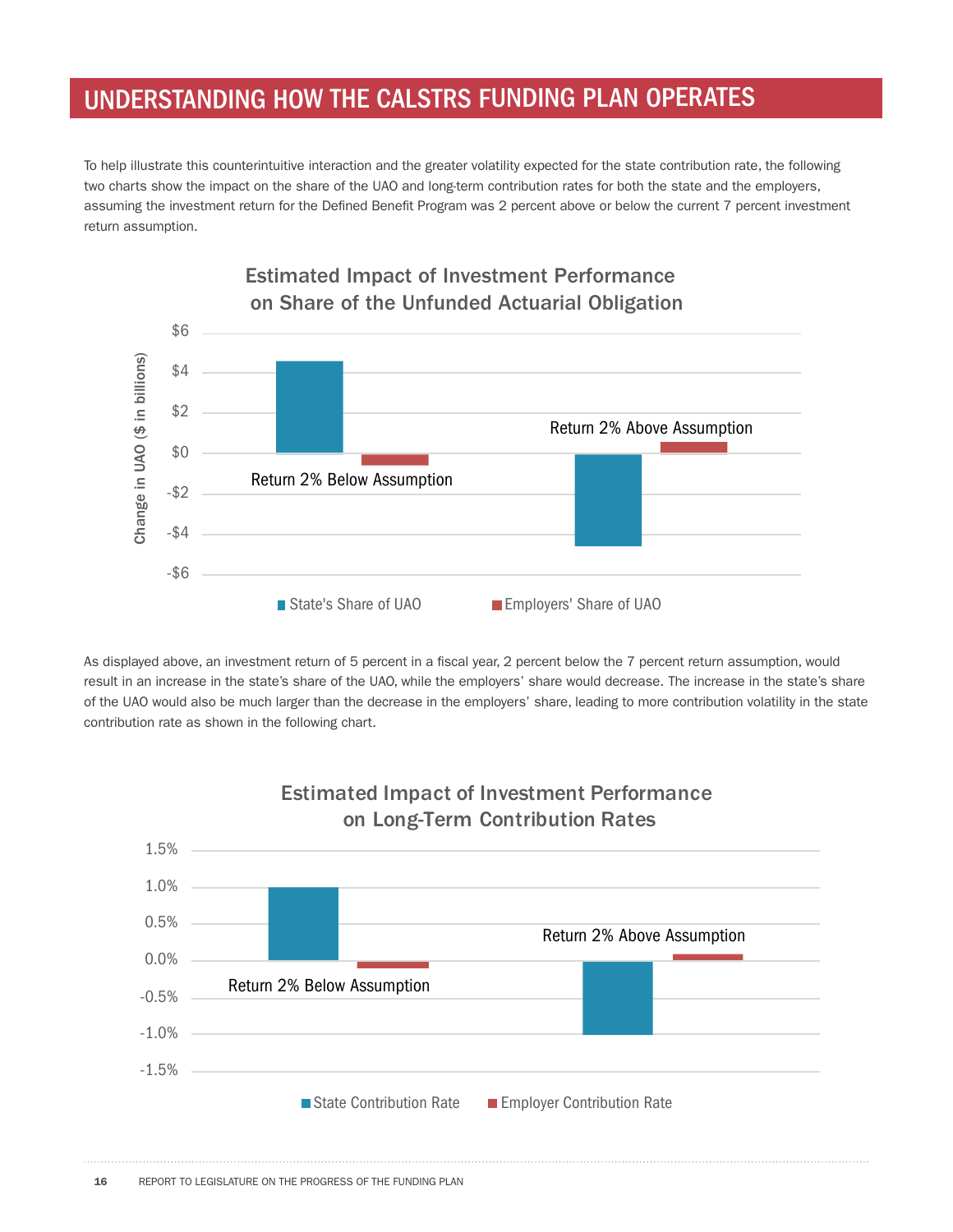Consistent with the change in the share of the UAO, an investment return of 5 percent in a fiscal year, 2 percent below the 7 percent return assumption, would result in the need to increase the state contribution rate by about 1 percent of payroll long term, while the same investment return would result in the need to reduce the employer contribution rate by about 0.1 percent of payroll long term. An investment return of 9 percent would have the opposite effect for both the state and employer contribution rates.

As stated above, a portion of the UAO is not allocated to either employers or the state. It is referred to as the unallocated UAO. The funding plan assigned the responsibility to fund any shortfalls related to the post-1990 benefit structure to employers but limited that responsibility to service earned prior to July 1, 2014. No one group was assigned the responsibility for funding shortfall related to service earned after July 1, 2014, for the post-1990 benefit structure. The unallocated UAO increases or decreases depending on investment experience, and there is no mechanism within the funding plan to systematically eliminate this portion of the UAO.

When the funding plan was adopted, there was no unallocated UAO. However, the unallocated UAO is currently estimated to be about \$300 million as of June 30, 2018, based on the actuarial value of assets. Without a mechanism for funding the unallocated UAO, it is expected to grow to about \$500 million by 2046. The unallocated UAO could increase significantly if investment returns fall well below the assumed 7 percent. Similarly, it could be eliminated if investment returns exceed 7 percent over the long term. If the unallocated UAO were to be funded on an actuarial basis with a funding target of June 30, 2046, additional contributions of 0.04 percent of payroll would be required effective July 1, 2019.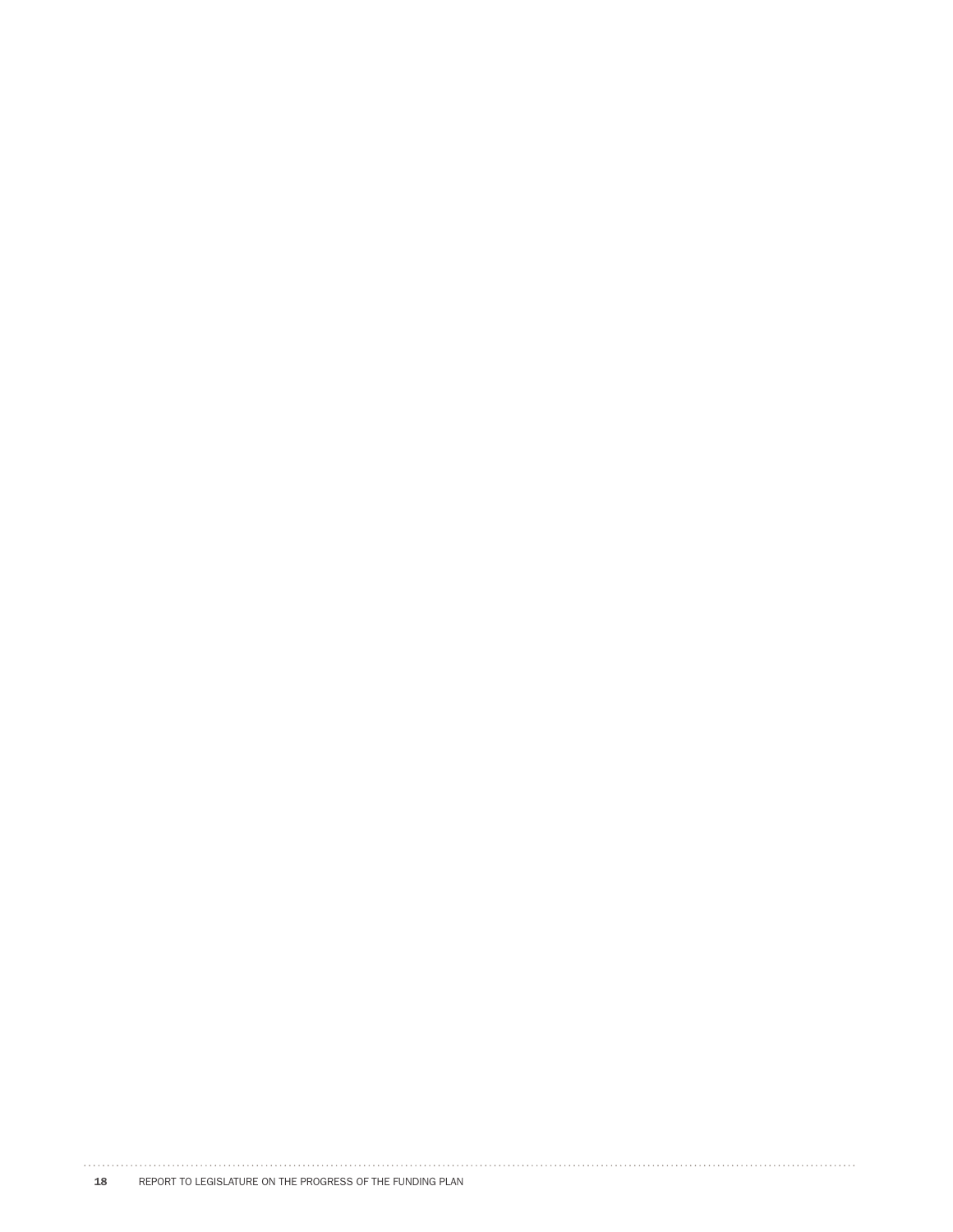#### CHANGES SINCE THE PASSAGE OF THE CALSTRS FUNDING PLAN

When the funding plan was adopted by the Legislature in 2014, it was based on CalSTRS annual actuarial valuation as of June 30, 2013, which was the most recent actuarial valuation available at the time. It is important to remember that the funding plan was developed based on the actuarial assumptions in place at that time, which included a long-term investment return assumption of 7.5 percent.

Since the passage of the funding plan, the board has taken steps to further strengthen the funding of the system. In 2015, the board recognized the importance of protecting against equity market downturns by creating and investing in a Risk Mitigating Strategies asset class. In 2017, the board adopted new actuarial assumptions, reflecting lower future investment earnings and longer life expectancies. The long-term investment return assumption was lowered from 7.5 percent to 7.0 percent over a twoyear period, while the assumed life expectancy of CalSTRS members was increased by two to three years through the adoption of updated mortality assumptions.

As of June 30, 2018, financial markets have provided better than assumed returns, improving projected funding levels and future projected contribution rates, while putting the system in a stronger long-term financial position. The strong economy since the adoption of the funding plan has also contributed to faster growth in CalSTRS' membership and payroll, partially contributing to the projection of lower-than-anticipated employer rates.

These changes and events have had a mixed impact on funding levels and contribution rates. As shown in the table below, the funded status is slightly lower today than initially anticipated when the funding plan was adopted, while the UAO is slightly greater than anticipated.

|                      | <b>Actual – Without Funding Plan</b><br>(as of June 30, 2013) | Projected – With Funding Plan<br>(as of June 30, 2018) | <b>Actual – With Funding Plan</b><br>(as of June 30, 2018) |
|----------------------|---------------------------------------------------------------|--------------------------------------------------------|------------------------------------------------------------|
| <b>Funded Status</b> | 66.5%                                                         | 64.6%                                                  | 64.0%                                                      |
| <b>UAO</b>           | \$73.7 billion                                                | \$98.5 billion                                         | \$107.2 billion                                            |

While the Defined Benefit Program is currently on a path to full funding, the UAO is currently in a period of growth, which is expected to end around 2027. The growth in the UAO was fully anticipated when the funding plan was adopted. When a pension plan is less than 100 percent funded, contributions must exceed the normal cost to pay down the UAO and to make progress toward full funding. To ensure the UAO does not increase on a year-to-year basis, the payments toward the UAO must be greater than the interest that will be accrued on the UAO over the same time period. Failing to contribute an amount in excess of the interest will result in an increase of the UAO from year to year. This is referred to as negative amortization. For CalSTRS to avoid negative amortization, payments toward the UAO must be more than 7 percent of the UAO.

With the phased-in rate increases established through the funding plan, it was anticipated that the contributions would not be sufficient to prevent the UAO from increasing over the first few years. Additionally, funding levels were expected to decrease slightly, as compared to the levels in place at the time the funding plan was adopted. The UAO was expected to increase from \$73.7 billion on June 30, 2013, to \$98.5 billion on June 30, 2018. Accordingly, the plan's funded status was expected to decrease slightly from 66.5 percent to 64.6 percent. Due to the board's adoption of new demographic and investment return assumptions since the passage of the funding plan, the UAO increased slightly faster than anticipated. The UAO was \$107.2 billion as of June 30, 2018.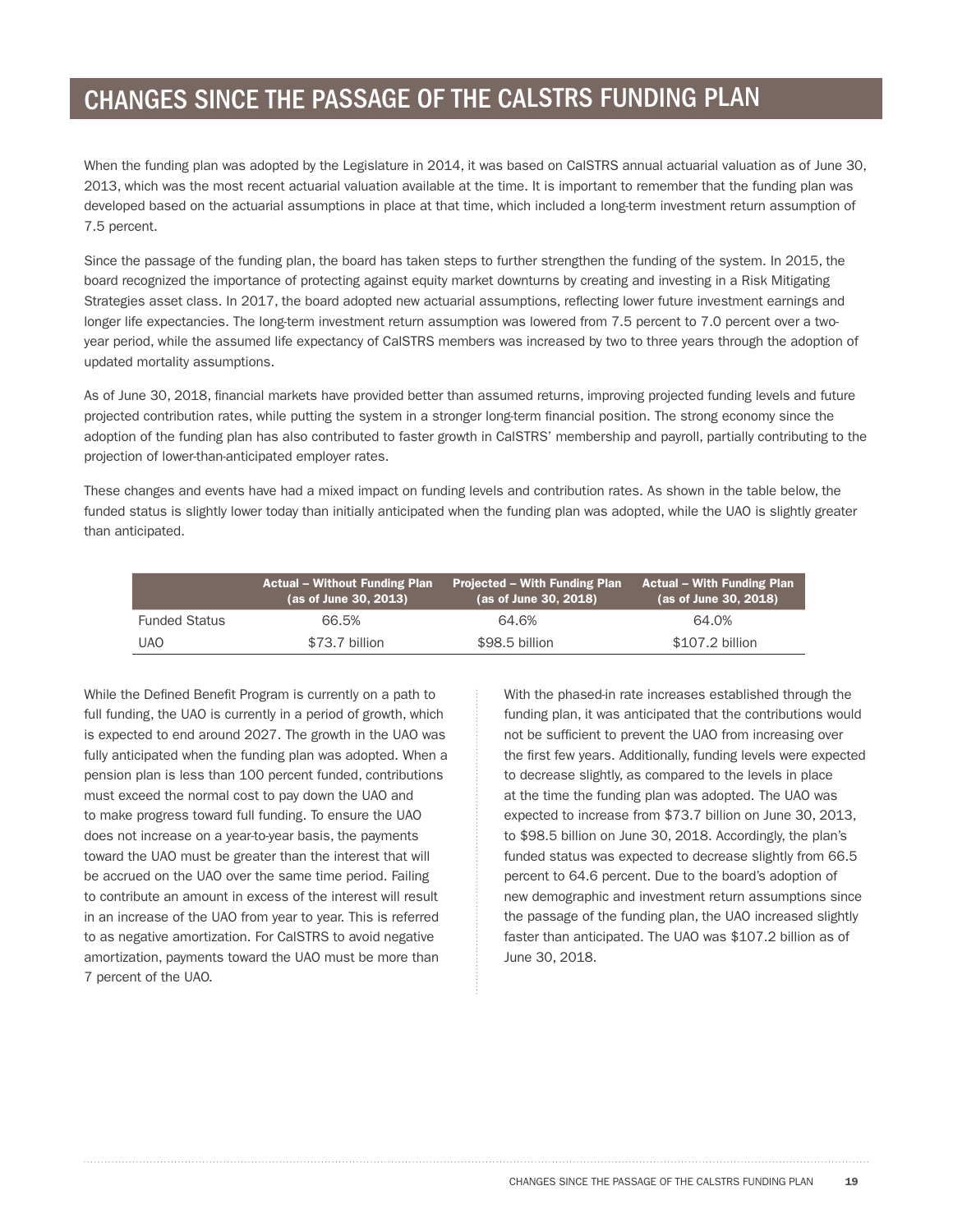# CHANGES SINCE THE PASSAGE OF THE CALSTRS FUNDING PLAN

Below is a chart illustrating the major factors that have led to the changes in the UAO, and their magnitude, between 2013 and 2018.



# **Changes in the Unfunded Actuarial Obligation**

Contribution rates have also been affected by the same changes and events that took place in the last few years. Today, the state contribution rate is higher than projected when the funding plan was adopted. The employer rate, however, is now projected to be lower over the long term than initially anticipated in the funding plan.

As discussed earlier, the state's share of the UAO is most impacted by any changes in actuarial assumptions, demographic experience and, most importantly, investment experience. The new actuarial assumptions adopted by the board in 2017 combined with the impact of negative amortization have caused the state's share of the UAO to increase from about \$20 billion in 2013 to about \$33 billion as of June 30, 2018. This has resulted in the need for a higher long-term state contribution rate than originally anticipated in the funding plan.

The employers' share of the UAO has also increased since the passage of the funding plan from \$54 billion to \$73.5 billion, with most of the increase anticipated when the funding plan was adopted. However, the contribution rate necessary to eliminate it by 2046 is now expected to be lower than originally anticipated by the funding plan. The expected decrease in contribution rates for the employers can be attributed to the strong economy, which resulted in a faster-than-anticipated growth in CalSTRS' active membership and total payroll in the last few years. Having a larger payroll base is expected to allow the board to be able to lower the employer contribution rate and still collect the amount of money needed to eliminate the employers' share of the UAO by 2046.

The next section provides more details on projected funding levels and the contribution rates needed to eliminate both the state's share and the employers' share of the UAO.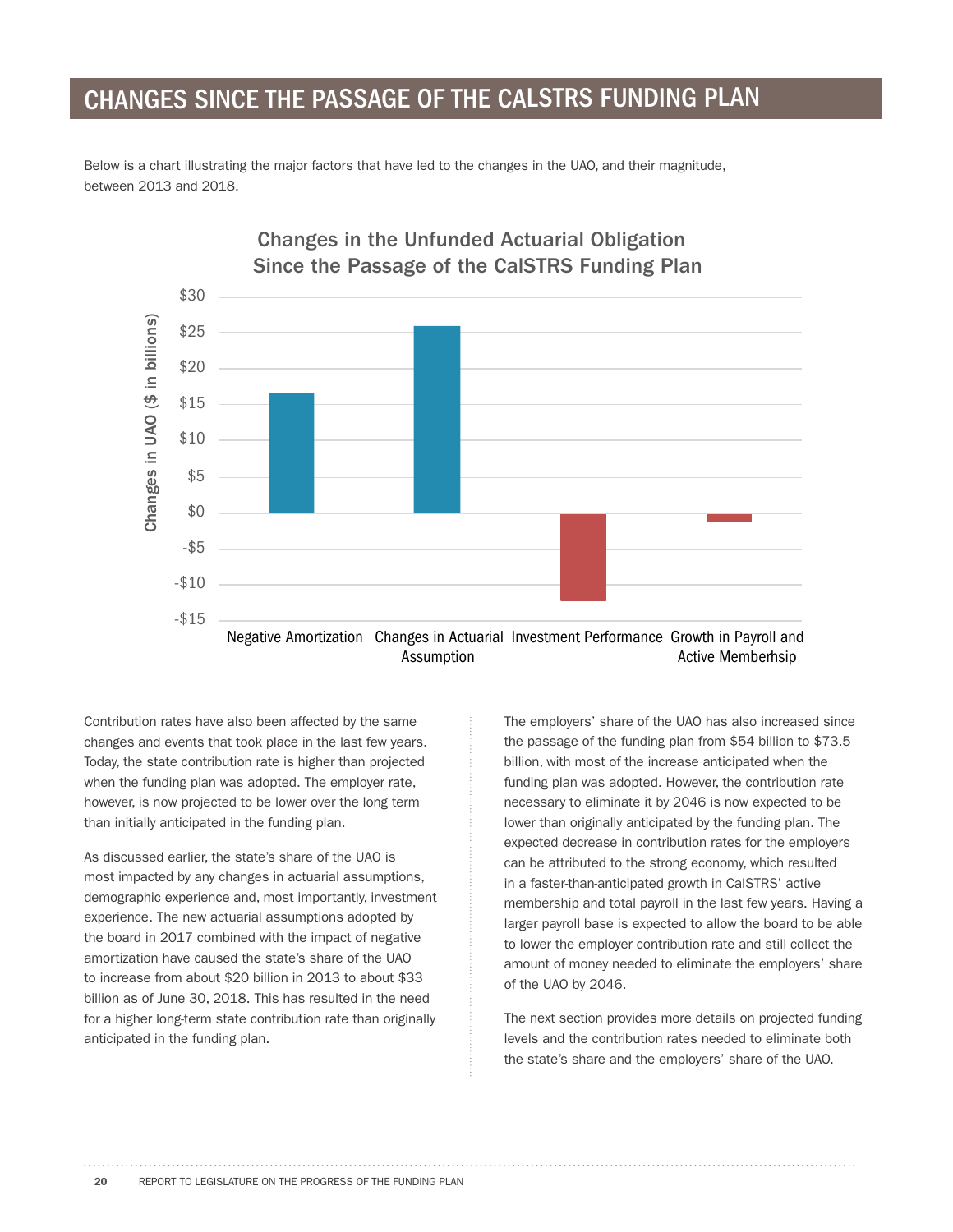# CURRENT PROJECTED FUNDING LEVELS AND CONTRIBUTION RATES

A key component of CalSTRS' mission is to ensure a financially sound retirement system for California's educators. Progress toward this goal was made possible in 2014 with the passage of the funding plan, which provided limited authority to the board to adjust the employer and state rates to ensure funding of the plan remains on schedule.

Even if the current UAO is slightly greater than originally anticipated when the funding plan was adopted, the limited rate-setting authority currently allows both the state's share and the employers' share of the UAO to be eliminated by 2046. However, as discussed earlier in this report, the unallocated UAO is expected to remain in 2046. By 2046, the Defined Benefit Program is expected to be 99.9 percent funded with a remaining unallocated UAO of about \$500 million. If the unallocated UAO were to be funded on an actuarial basis with a funding target of June 30, 2046, additional contributions of 0.04 percent of payroll would be required effective July 1, 2019.

Below is a chart showing both the historical and projected funded status through 2046 for the Defined Benefit Program. The funded status reported is based on the actuarial value of assets.



The chart on the next page shows how the UAO is expected to be reduced through 2046. As noted earlier in this report, contributions are not expected to be enough to prevent the UAO from increasing further until fiscal year 2026–27. Based on current projections, the UAO is expected to increase annually until reaching approximately \$111 billion in 2027, at which point it will stabilize and slowly decrease to approximately \$500 million by 2046.

Funding progress may appear to be slow, but it is important to remember that the existing UAO was built over decades of insufficient contributions into the system. Therefore, it will take many years to see substantial progress in the overall funding level of the system. For example, the current UAO is not expected to drop below the amount of the UAO when the funding plan was adopted until 2040, when it is expected be just below \$70 billion. However, in 2040, the funded status is expected to be close to 90 percent, which is a much stronger funding situation than when the funding plan was adopted. It is also important to remember that the funding level trajectory is a much more important signal of overall plan sustainability than the raw funding level percentage.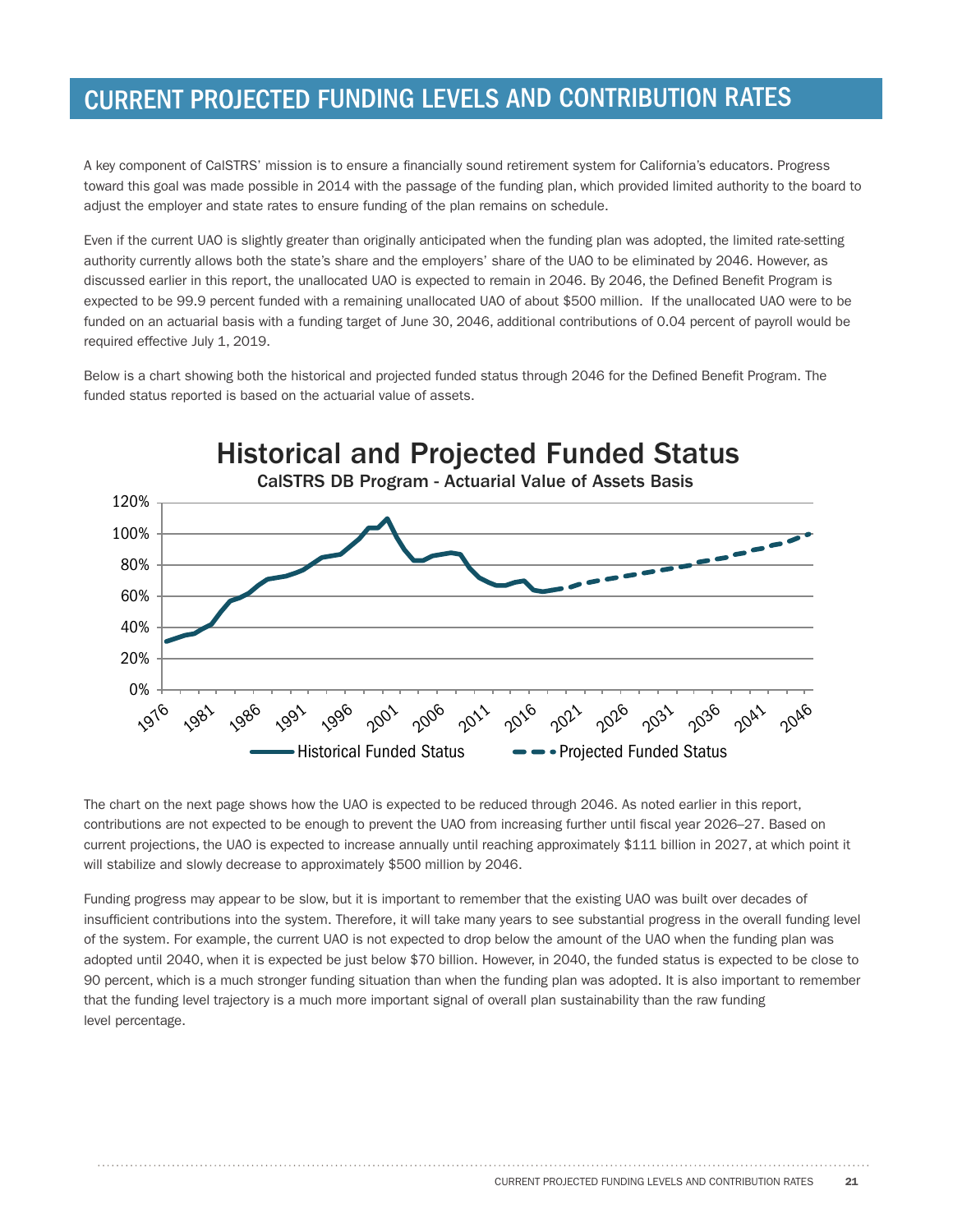# CURRENT PROJECTED FUNDING LEVELS AND CONTRIBUTION RATES



To achieve the reduction in the UAO illustrated above, the board will need to exercise its authority to adjust contribution rates in the future.

Since the enactment of the funding plan, the authority to increase the state's contribution rate has been exercised by the board. In May 2019, the board increased the state's supplemental contribution rate by the maximum allowed, 0.5 percent of payroll, for the third year in a row. It is currently expected that the board will need to increase the state contribution rate for three more years to ensure the state's share of the UAO is eliminated by 2046. It is anticipated that the state will need to contribute around 9 percent of payroll over the long term to the Defined Benefit Program to eliminate its share of the UAO by 2046. This is in addition to the 2.5 percent of payroll paid by the state toward the Supplemental Benefit Maintenance Account, the account that provides inflation protection for retired members and their beneficiaries.

The employer contribution rate will continue to increase based on the schedule laid out in the funding plan. Starting in fiscal year 2021–22, the board may adjust, if necessary,

the employer contribution rate to ensure that employers eliminate their share of the UAO by 2046. Current estimates indicate that the board would reduce the employer contribution rate to approximately 18.3 percent of payroll effective July 1, 2021.

The contribution rate for CalSTRS 2% at 60 members is set in statute at 10.25 percent of salary. The contribution rate for CalSTRS 2% at 62 members is tied to the normal cost of benefits as required by PEPRA. Effective July 1, 2018, CalSTRS 2% at 62 members were required to contribute an additional 1 percent of creditable compensation to CalSTRS as a result of an increase in the plan's normal cost, which was driven by the changes in actuarial assumptions adopted by the board in 2017. The contribution rate for CalSTRS 2% at 62 members is currently set at 10.205 percent of salary. While the contribution rate for CalSTRS 2% at 62 members is based, in part, on the normal cost of benefits and may be subject to change based on new assumptions, CalSTRS does not anticipate this rate changing dramatically in the future. As mentioned earlier in this report, the contribution rate for CalSTRS 2% at 62 members will be impacted only if the plan's normal cost changes by more than 1 percent.

22 REPORT TO LEGISLATURE ON THE PROGRESS OF THE FUNDING PLAN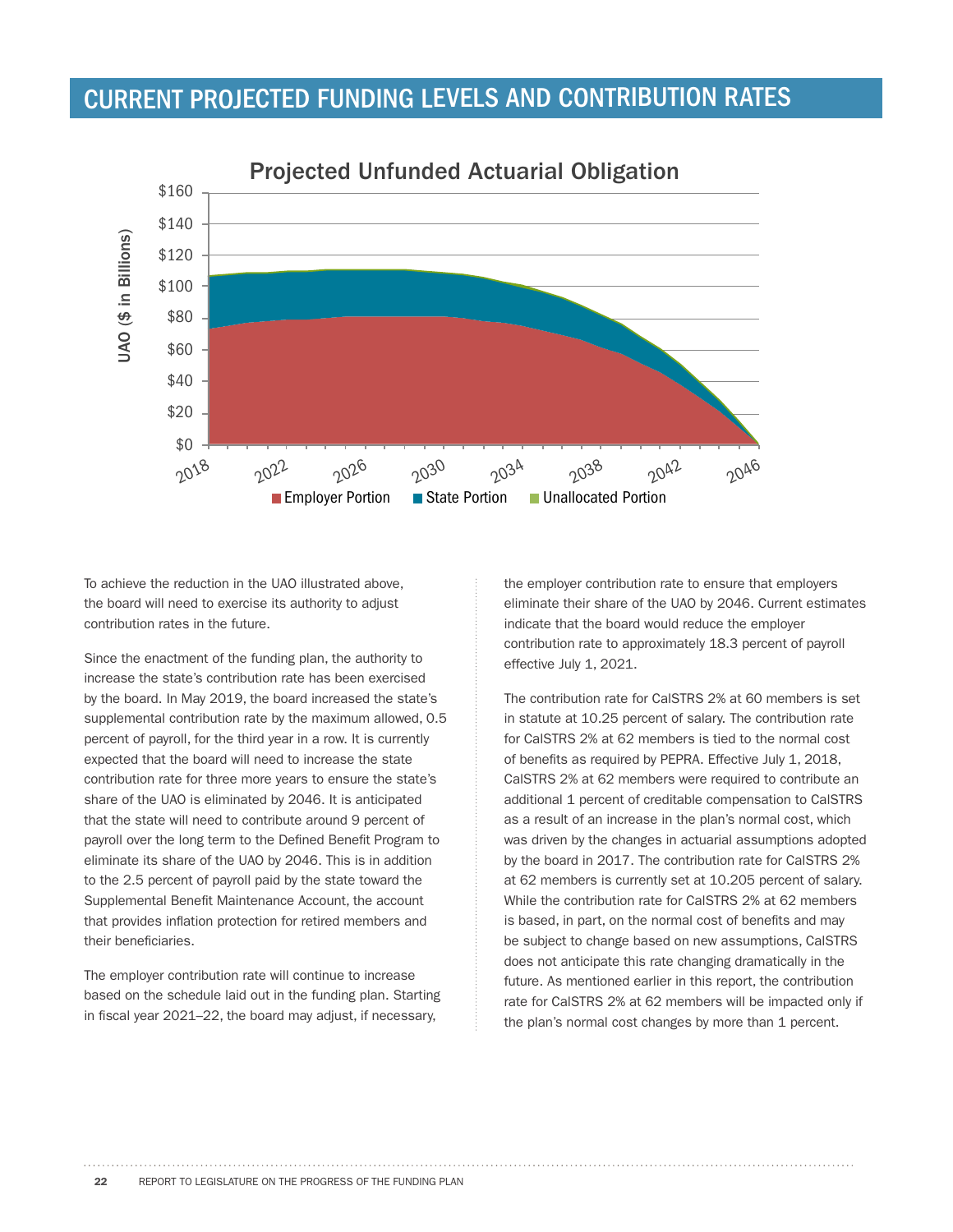# CURRENT PROJECTED FUNDING LEVELS AND CONTRIBUTION RATES

Below is a chart showing historical and projected contribution rates for the state, employers and members necessary for CalSTRS to achieve full funding. The projected rates are estimates that could be impacted by actual investment performance, demographic changes and actuarial assumption changes.



Note that these projected rates do not reflect the impact the 2019–20 state budget, which includes supplemental payments to CalSTRS to reduce the UAO of the system and reduce contribution rates for employers and the state.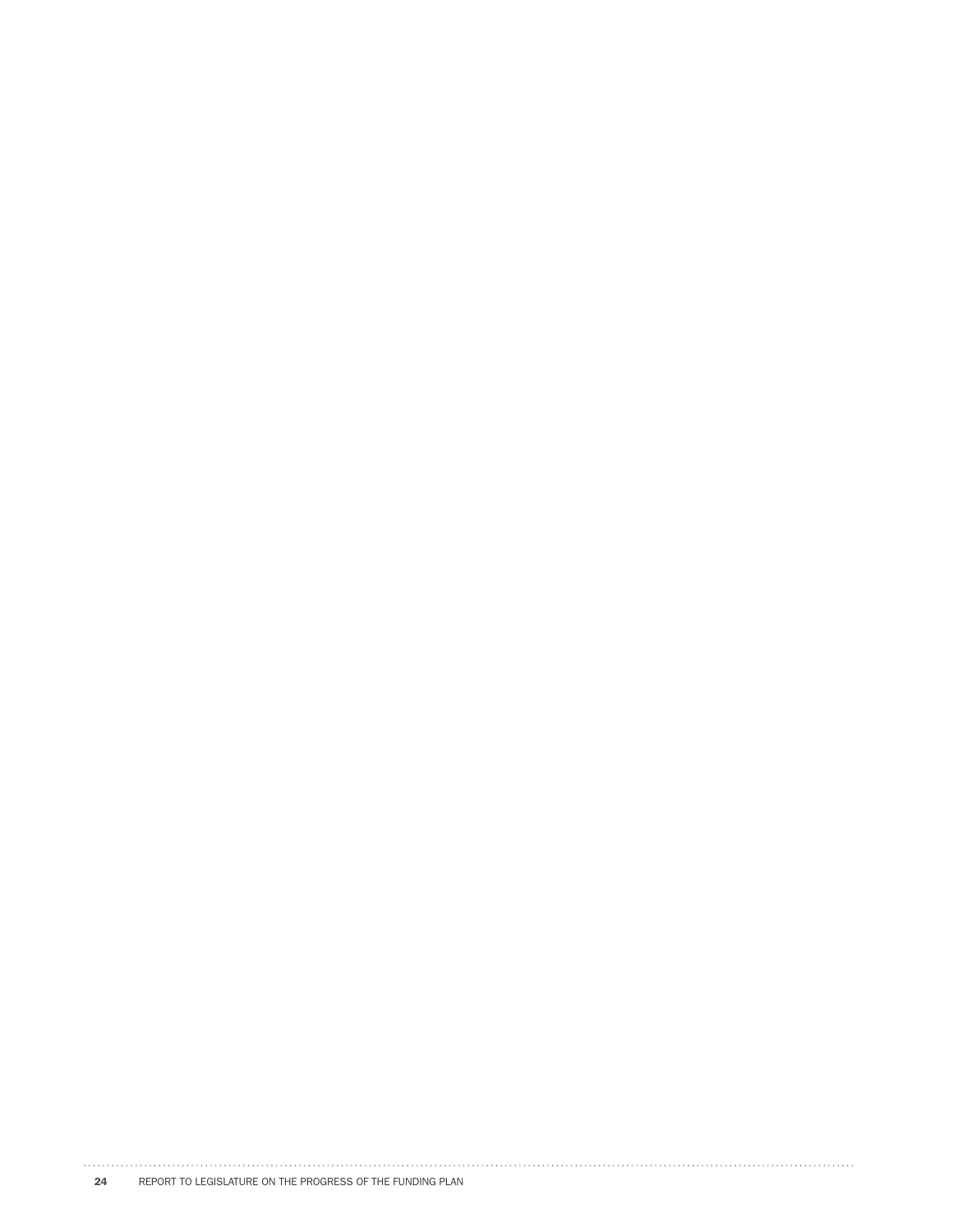Defined benefit plans are a very efficient way to provide retirement security for educators. This efficiency is achieved by pooling investment, inflation and longevity risks, which has the effect of spreading the cost of adverse experience associated with these risks over a large group of people and longer periods of time than for defined contribution plans. While these risks are minimized under a defined benefit plan, they cannot be fully eliminated.

To address these risks, it is important for a retirement system to have a funding structure that targets full funding and provides enough flexibility to respond to fluctuations caused by demographic and economic experience.

With the adoption of the funding plan, CalSTRS has a funding structure in place that targets full funding and provides flexibility to respond to year-over-year changes in funding levels. As implemented, the funding plan is working and is expected to eliminate all but a small portion of the UAO by 2046. The rate-setting authority granted to the board has considerably reduced the risk of a low funded status or even running out of money.

However, risks remain that could impact CalSTRS' ability to achieve full funding by 2046. As illustrated later in this section, there is a possibility that the funding plan may not provide the board sufficient ability to adjust contribution rates in response to demographic and economic experience. If such a situation was to develop, additional funding would need to be provided to CalSTRS or another funding solution would need to be implemented.

The three main risks facing the Defined Benefit Program are longevity risk, risk of declines in membership and investment risk.

Longevity risk is the risk that CalSTRS members will live longer than currently assumed. Compared to investment risk, in which a shock in a single year can have a significant and lasting impact, longevity risk is a slowly developing demographic phenomenon that could potentially take decades before it is recognized. Longevity improvements have historically occurred with incremental improvements in public health and advancements in medical technologies, and these changes take time to impact whole populations.

Despite the slow nature of longevity risk, it is important that it is not ignored. In February 2017, the board took

an important step by adopting actuarial assumptions that recognize that educators' life expectancies have been increasing over time and will most likely continue to do so. CalSTRS implemented an approach to set actuarial assumptions for mortality called "generational mortality," which anticipates future improvements in life expectancy. The board adopted the use of a mortality improvement factor of 1.1 percent in each year for most ages. With generational mortality, CalSTRS is more accurately anticipating future improvements in life expectancy in the funding of the system. This assumption has strengthened the ability of CalSTRS to reach full funding by 2046 by recognizing potential improvements in life expectancy before they materialize.

The size of CalSTRS' active membership and overall payroll is directly related to contribution levels. When the overall payroll for CalSTRS' active members declines, an increase in contribution rates is necessary to ensure full funding even if the UAO has remained the same. The overall amount of contributions required to eliminate the UAO is still the same in dollar terms. However, since contributions are collected as a percentage of payroll, the contribution rates must increase to collect the same dollar amount. There is a risk that a decline in active membership and payroll, combined with limited rate adjustments, could prevent contribution rates from being set at the levels necessary to ensure full funding.

A decline in CalSTRS' active membership could occur for a number of reasons. Historically, recessions have often resulted in a reduction in the number of teachers in California as employers have been forced to make difficult decisions and, in many cases, reduce the number of teaching positions and increase class sizes. This risk could be exacerbated further if it was combined with a period of lower investment returns. A recession resulting in both a decline in active membership and a period of lower investment returns would put significant strain on the state, employers and CalSTRS' ability to achieve full funding.

Alternatively, the state might experience a decline in the student population, reducing the necessity for as many teachers. Based on the most recent student projection prepared by the California Department of Finance, the overall student population of California is expected to slowly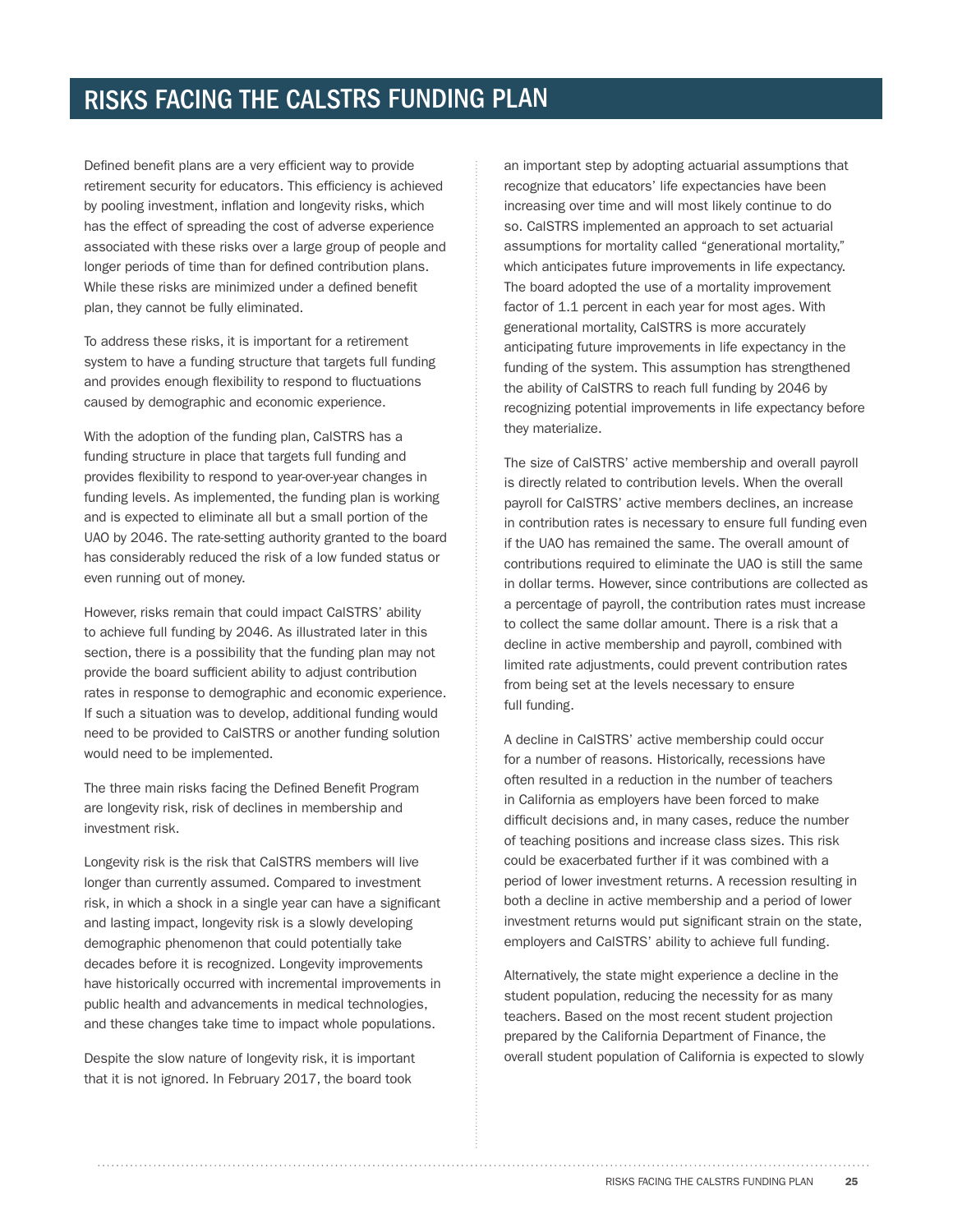decline by a minimal amount for the next 10 years. At this time, this projected decline is not expected to have a material impact on long-term payroll projections.

In addition, a continued growth in the number of charter schools in California could also impact future membership levels since charter schools can choose whether or not they will participate in the Defined Benefit Program at the time of their creation. Although charter schools still represent a small portion of all schools in California, the recent trend of charter schools not electing to participate in CalSTRS could exacerbate this risk if it begins to materially impact the overall number of active members who participate in CalSTRS.

The most significant risk for the funding plan is investment risk—specifically, not meeting the assumed investment return. While the employer contribution rate is minimally impacted by investment returns, not meeting the assumed investment return is the biggest risk to the state contribution rate, followed by the risk of a decline in membership. Since the state contribution rate is most impacted by investment performance, returns significantly below the assumed 7 percent could result in the need for the board to increase the state's contribution rate by the maximum 0.5 percent of payroll every year through 2046 and still not achieve full funding.

Such a situation could develop in various ways. CalSTRS could experience a sustained period of low returns or

CalSTRS could also experience another investment return "shock" like the one experienced during the 2007–2009 financial market crash. As a reminder, in 2007–08 and 2008–09, the CalSTRS investment portfolio sustained back-to-back years of negative returns of negative 4 percent and negative 25 percent. Recognizing the importance of mitigating against these types of equity market downturns, the board created and invested in a Risk Mitigating Strategies asset class starting in 2015.

Since the implementation of the funding plan, CalSTRS has regularly monitored the funding plan and these risks by providing annual updates to the board through the annual Review of Funding Levels and Risks report. The most recent report was presented in November 2018.

In addition to the risks highlighted above, another factor that could impact CalSTRS' ability to reach full funding by 2046 is the maturity level of CalSTRS as a system, which can be measured by the ratio of active members to retirees. In general, as retirement systems become more mature, they are subject to increased volatility in the contributions needed to fully fund the benefits. The retirement of baby boomers has caused the active-to-retiree ratio to decrease over the last decade, which has increased the contribution volatility risk for CalSTRS. The volatility risk will continue to increase as the ratio continues to drop. The following chart shows the historical and projected active members-toretirees ratio for CalSTRS.



#### **CalSTRS Active Members-to-Retirees Ratio**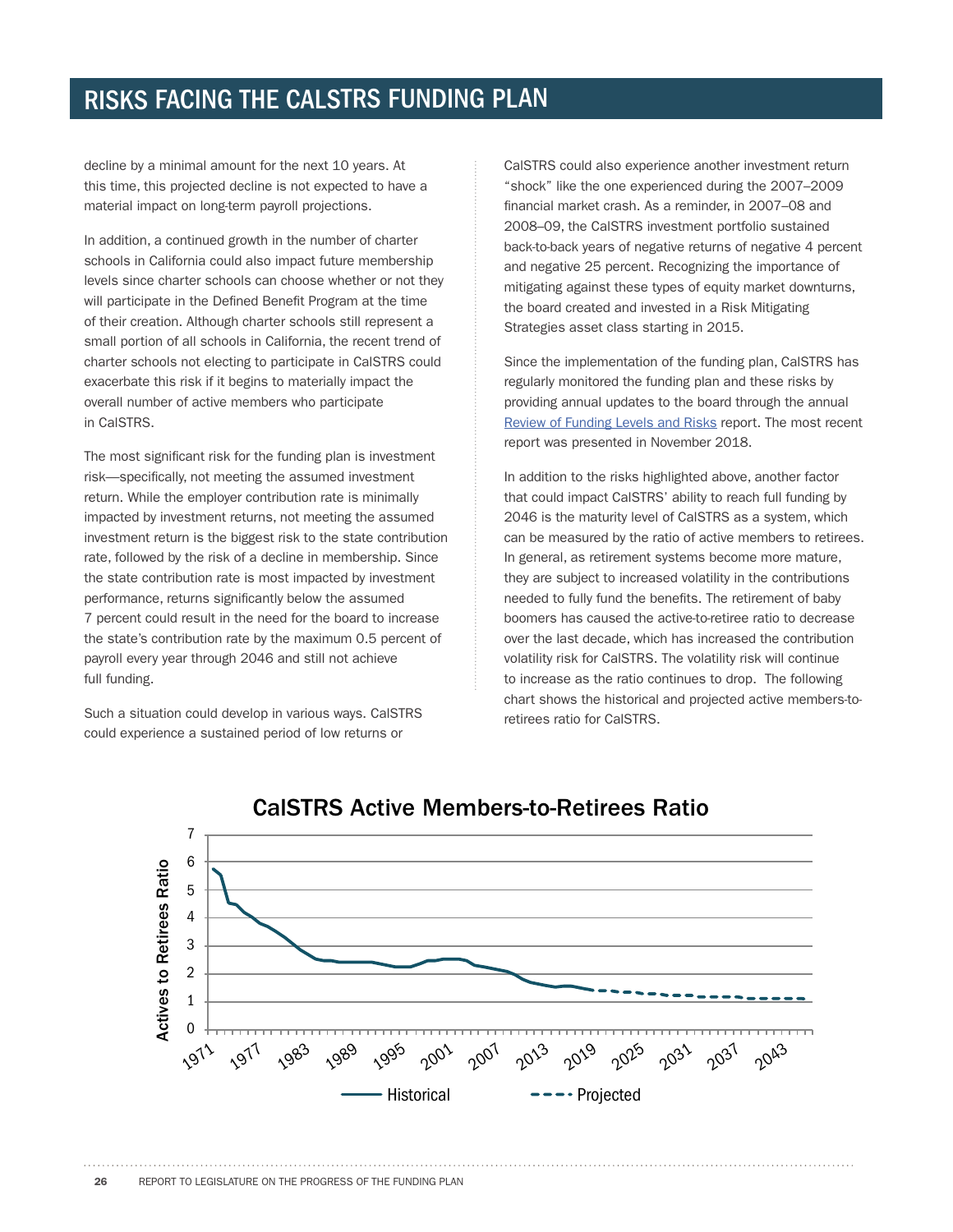As CalSTRS continues to mature as a retirement system, investment declines will be harder to absorb the later they occur, especially near the end of the funding plan in 2046, as there could be a very short amount of time between an investment loss and 2046.

One of the tools used to monitor these risks is CalSTRS' asset liability management framework, which involves the use of a stochastic model to assess the impact of longterm investment performance on funding and contribution levels. Five thousand sets of Monte Carlo simulations are performed annually based on the asset allocation and actuarial assumptions adopted by the board. For each simulation, the contribution rates, assets and liabilities for the Defined Benefit Program are projected for the next 50 years. This analysis has shown the funding plan has increased the likelihood full funding will be achieved and greatly reduced the probability of reaching low funding levels or even running out of money. The following chart shows the probability of CalSTRS running out of assets over the next 30 years.



As can be seen above, the funding plan has greatly strengthened the financial soundness of the Defined Benefit Program. Prior to the adoption of the funding plan, running out of money was a very real possibility. Today, that probability is very low. Of the 5,000 simulations that were performed, the system ran out of assets in only 2 percent of these simulations. Prior to the funding plan, the probability of running out of assets was about 50 percent. It is important to realize that the risk of running out of money may never be fully eliminated because of the maturity levels of the system, investment volatility and the board's limited rate-setting authority. Similarly, achieving full funding by 2046 cannot be guaranteed. To illustrate this, a general idea of the range of possible future outcomes can be obtained by looking at percentiles of projected funding levels.

The chart on the next page shows the 25th, 50th and 75th percentile of the projected funded status. As can be seen, the 50th percentile for the funded status in 2046 is about 100 percent. Looking at it another way, it means the probability of reaching full funding in 2046 is about 50 percent. This has a lot to do with investment volatility. Even if the Defined Benefit Program were to be 100 percent funded in 2045, an investment return below the current assumed 7 percent in the last year before the end of the funding plan would likely prevent the Defined Benefit Program from reaching exactly full funding by 2046.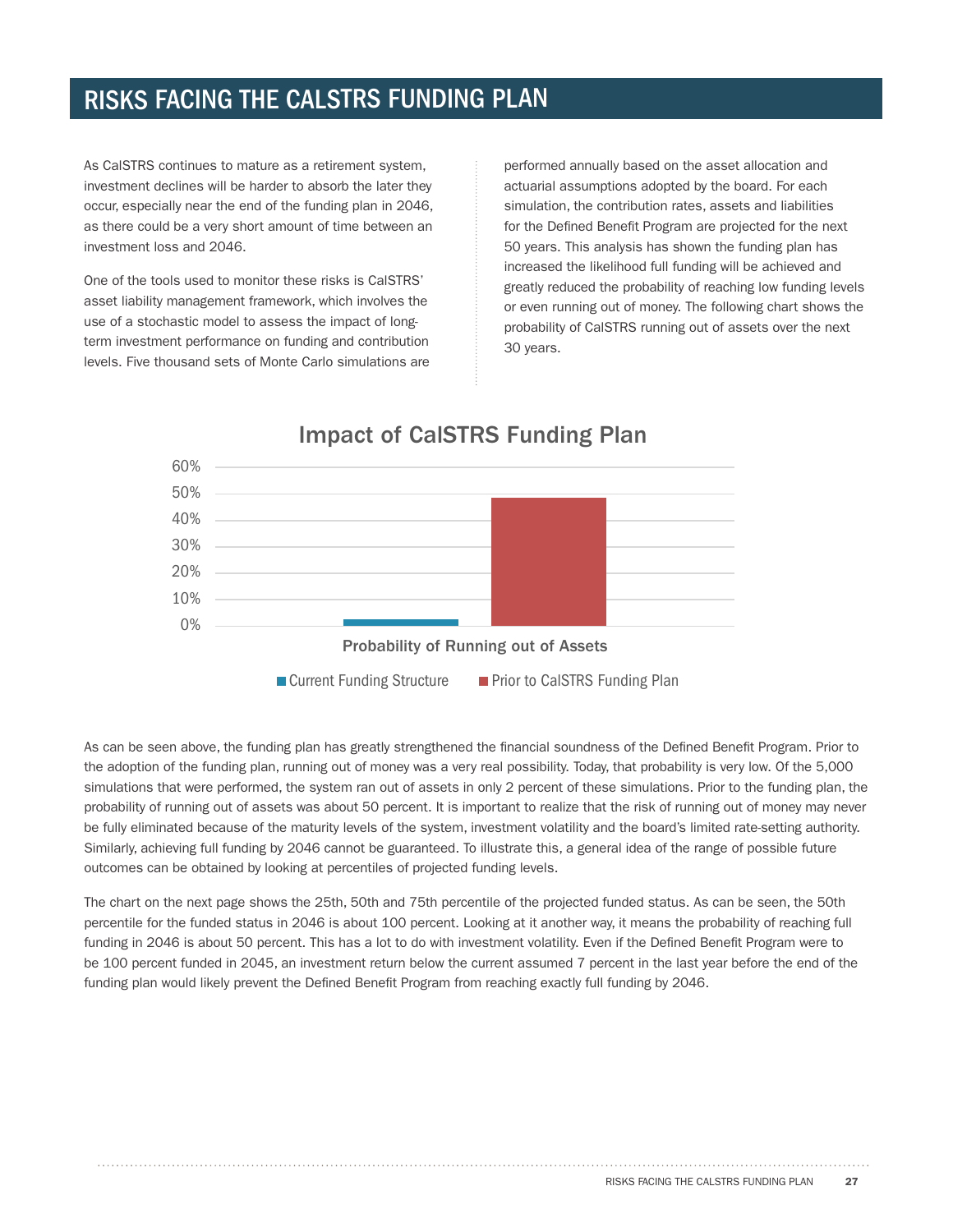

Looking at the 25th percentile, one can see how the investment volatility inherent in the asset allocation of the Defined Benefit Program could significantly impact funding levels. There is a 25 percent chance that funding levels will remain near current levels for most of the life of the funding plan and end up close to 70 percent by 2046. Similarly, looking at the 75th percentile, one can see there is also a 25 percent chance that full funding will be achieved in about 10 to 15 years with funding levels improving every year thereafter. Note that the compounded investment return over the 30-year period was about 5.5 percent for the 25th percentile and about 8.5 percent for the 75th percentile.

Once again, the three main risks facing the funding plan are longevity risk, risk of declines in membership and investment risk. It is important for a retirement system to acknowledge and understand that while the impact of these risks can be mitigated, these risks cannot be fully eliminated. As a result, it is important to have a funding structure in place that targets full funding while providing enough flexibility to respond to fluctuations caused by demographic and economic experience. While at this time, the funding plan provides such structure, if a situation were to develop that would prevent the Defined Benefit Program from reaching full funding, another funding solution may be necessary. Acting quickly will be key to minimizing potential costs long term and strengthening funding levels earlier.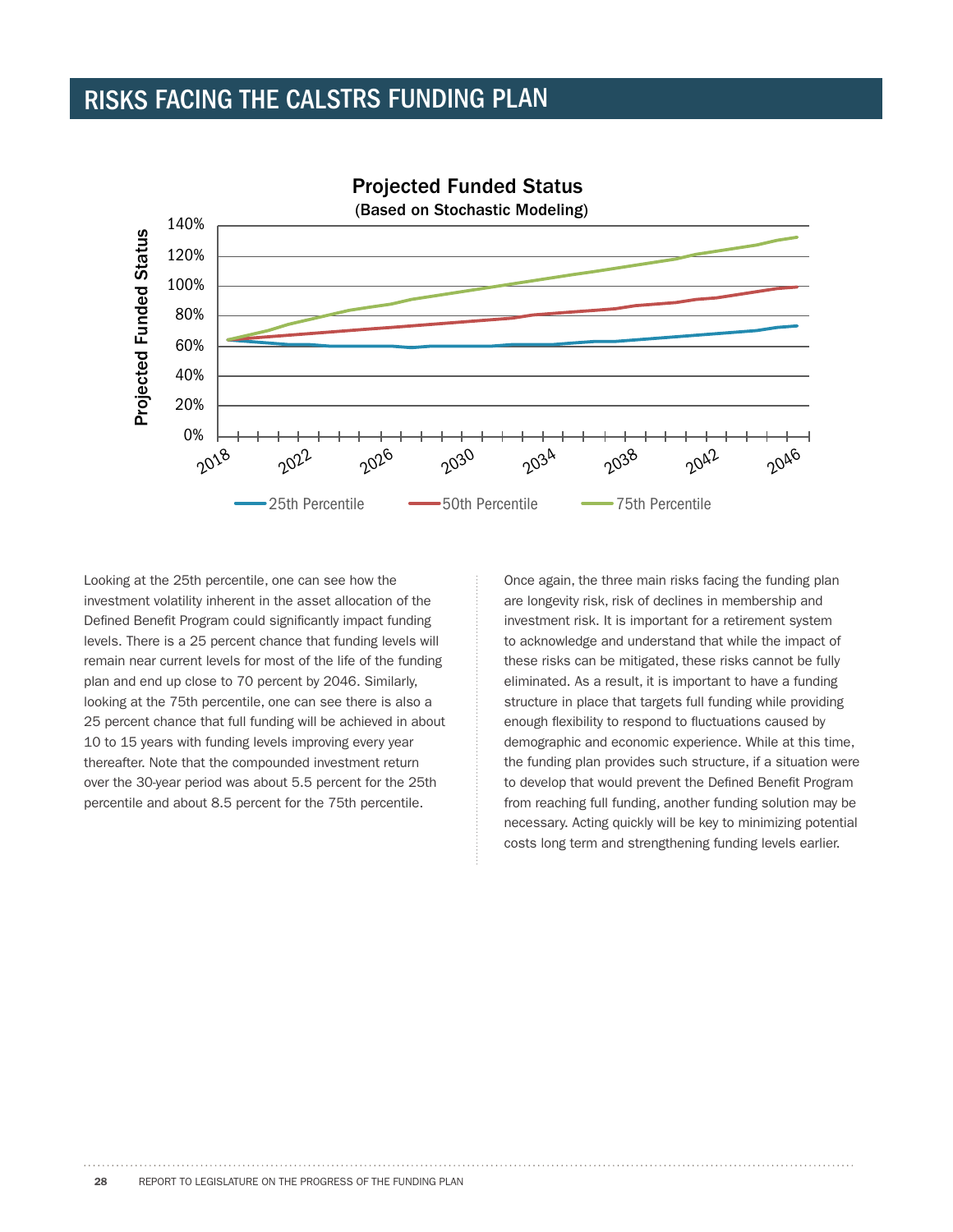#### IMPORTANCE OF ACTING QUICKLY IF ANOTHER SOLUTION IS NEEDED

The funding plan was designed with the understanding that funding a pension plan involves risks. The funding plan provided the board with limited rate-setting authority as a mechanism to respond to unexpected demographic and economic events and to achieve full funding, while also providing rate stability for both employers and the state.

Although the funding plan is currently expected to provide enough rate-setting authority to achieve near-full funding by 2046, it is conceivable the system might reach a point where it is not sufficient. If such a situation develops, another solution may be necessary. Acting quickly will be key since providing additional contributions soon after a period of negative investment returns would improve the likelihood that CalSTRS is able to buy in at the bottom of the market and enjoy appreciation in asset values sooner. Acting quickly would then minimize long-term costs and strengthen funding levels sooner.

To demonstrate the importance of acting quickly, CalSTRS performed an analysis to determine where funding levels of the Defined Benefit Program would be today if contribution rates had been raised immediately following the 2008–09 financial crisis.

The analysis assumed that the employer contribution rate would have increased by 1 percent of payroll each year starting in 2009–10, and that the state contribution rate would have also increased by 0.5 percent of payroll each year starting in 2009–10. This is consistent with the existing rate-setting authority granted to the board. Member contribution rates were kept the same and increased solely in accordance with the funding plan.

The starting point for this analysis was the June 30, 2007, annual actuarial valuation. In that valuation, on a market value of assets basis, the Defined Benefit Program was almost fully funded with a funded status of 97.1 percent. Beginning with fiscal year 2007–08, the Defined Benefit Program had two consecutive years of negative investment returns. The return in 2007–08 was negative 4 percent, while in 2008–09, the heart of the financial crisis, the investment return was negative 25 percent. As a result, funding levels dropped by almost 40 percent over two years, and the fund was projected to run out of assets within 30 years. If contribution rates had been adjusted by 1 percent per year for employers and 0.5 percent per year for the state immediately following these investment market downturns, the analysis shows that the system would be in a stronger financial position today, funded at about 70 percent instead of 64 percent.

Contribution rates for both the state and employers would also be at a level below those in place this fiscal year and would not be expected to increase any further. Today, both the state and employer contribution rates are expected to increase by at least another 2 percent of payroll over the rates in place this fiscal year. The chart on the next page compares current contribution rate projections to where they would be today had the contribution rates been adjusted immediately following the financial crisis.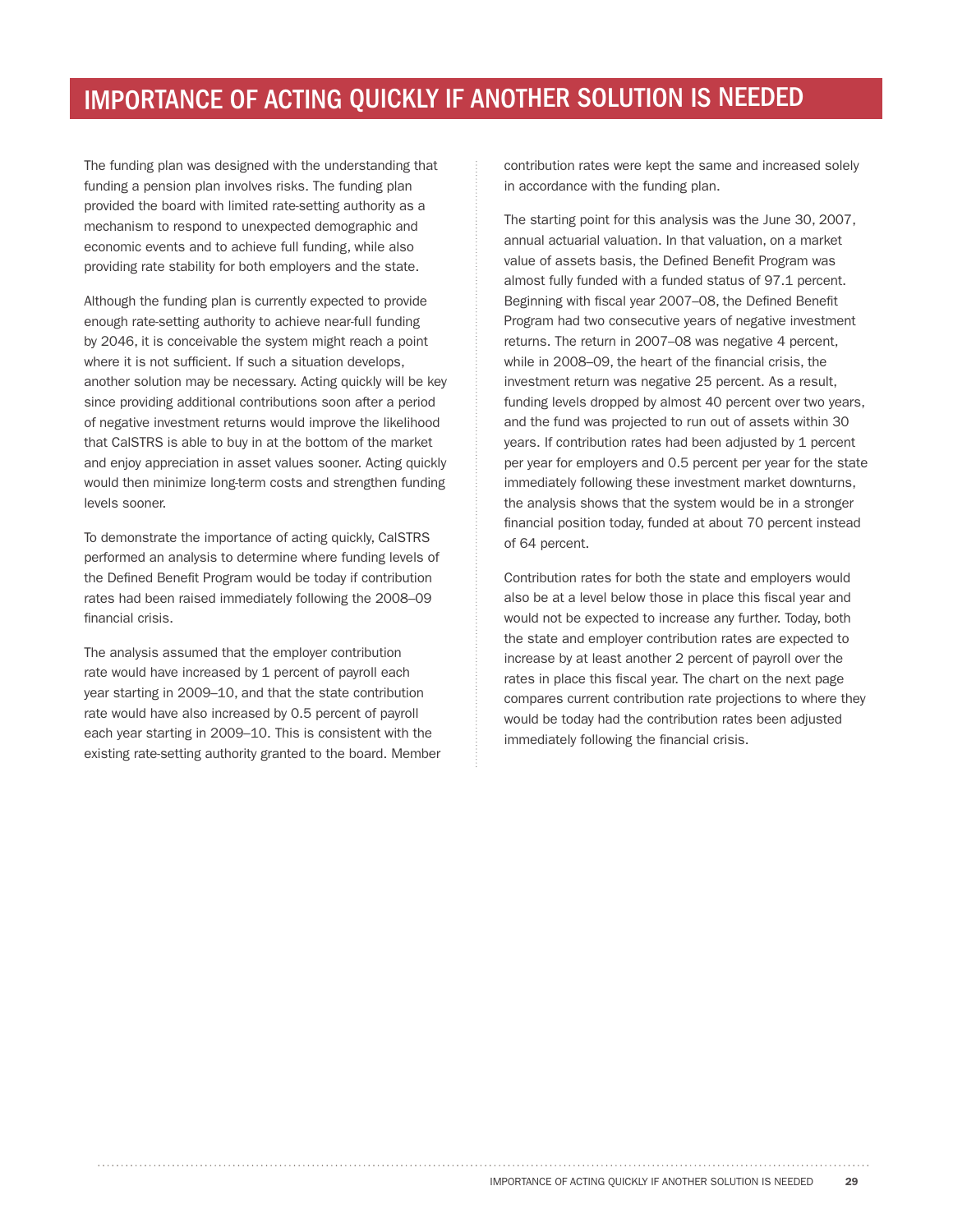#### IMPORTANCE OF ACTING QUICKLY IF ANOTHER SOLUTION IS NEEDED

#### 25% Funded Status as of June 30, 2018 "As-Is" =  $64\%$ <br>What-If" =  $70\%$ 20% í 15% 10% 5% 0% PLAS p1.3" p1.25" p1.21" p1.39" p1.34" p1.34 p1.34 p1.39" p1.41" p1.43 ଟ ଟ ୧ ଟ ଟ ଟ ୧ ଟ State Contribution Rate - "As-Is" ---- State Contribution Rate - "What If" Employer Contribution Rate - "As-Is" ---- Employer Contribution Rate - "What If"

**Comparison of Projected Contribution Rates** 

What If Rates Had Been Increased Starting in 2008-09

The chart above clearly illustrates the power of compound interest and the importance of prefunding retirement benefits. By increasing contributions immediately following a decrease in funding levels, funding levels recover more quickly, and although contribution levels are higher in the short term, long-term contribution levels are lower, generating savings over time.

It also illustrates why, if a situation were to develop, acting quickly would be key to minimizing long-term costs and strengthening funding levels sooner.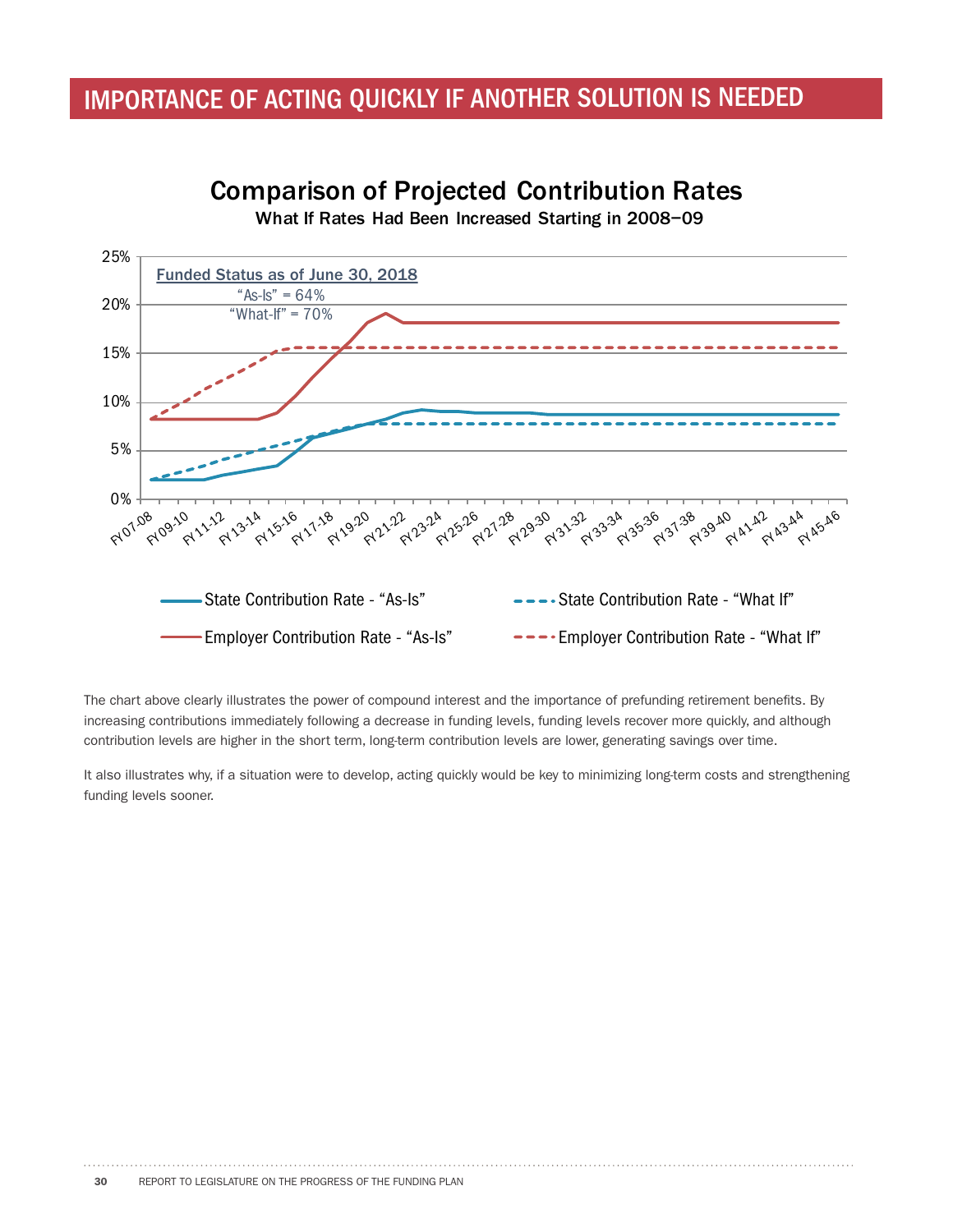#### **CONCLUSION**

CalSTRS was founded in 1913 with 120 retired members and 15,000 active members. More than 100 years later, it is with steadfast focus and a sense of purpose that CalSTRS remains committed to its mission to secure the financial future of California's educators and providing retirement, disability and survivor benefits to them and their families. These educators are found in every community throughout the state, preparing the next generation to contribute and make a difference in our society.

To ensure CalSTRS can fulfill its mission, it is important to focus on long-term sustainability. CalSTRS demonstrates its commitment to securing its members' retirement futures and organizational sustainability in various ways. First and foremost, CalSTRS is committed to ensuring that member benefits are secure with an adequate funding structure in place.

To that end, CalSTRS has come a long way. Just five years ago, the fund was projected to run out of assets in about 30 years. Today, CalSTRS is financially stronger and better positioned to achieve full funding thanks to the adoption of the funding plan through AB 1469 in 2014.

As discussed in this report, the funding plan is working as intended. CalSTRS has a funding structure in place that is focused on full funding and provides enough flexibility to respond to fluctuations caused by demographic and economic experience. The funding plan is expected to eliminate all but a small portion of the UAO by 2046.

However, risks remain that could prevent the system from reaching full funding by 2046. While the risks related to longevity and decline in membership are real and important, the fact remains that the largest risk facing CalSTRS is the risk from investment volatility. This risk will continue to increase over time simply due to the natural maturing of the system. CalSTRS is committed to managing and monitoring these risks.

As trusted fiduciaries, CalSTRS continually monitors the financial health of the fund by assessing funding levels and risks twice a year: once in the spring through the annual actuarial valuation process and again in the fall through the annual [Review of Funding Levels and Risks](https://www.calstrs.com/sites/main/files/file-attachments/funding_risk_report_2018.pdf) report. Continuous monitoring of funding plan risks is key to being able to timely identify trends that could impact the long-term funding of the system.

Achieving long-term sustainability encompasses more than having an appropriate funding structure in place. It also means taking deliberate actions and making informed, accountable decisions that will ensure a fully sustainable organization.

Examples include implementing the CalSTRS Collaborative Model to bring more investments in-house to reduce associated fees and to model best practices in corporate governance, applying risk-mitigation policies, developing workforce succession plans, and deploying member education on retirement security. Across the spectrum of its activities, CalSTRS consistently advocates for the importance of long-term value creation. For more information on CalSTRS sustainability efforts, please refer to the [CalSTRS website](https://www.calstrs.com/2017-18-sustainability-report).

In 2019, the board will take on the very important task of reviewing the fund's asset allocation to evaluate the most appropriate way to invest the system's assets to best fulfill its mission. Also in 2019, CalSTRS will begin working on an experience study to review the appropriateness of the actuarial assumptions used in the funding of the system. Board decisions related to the asset allocation and actuarial assumptions are expected to occur in the fall of 2019 and winter of 2020.

This is the first report on the progress of the funding plan. As required by statute, CalSTRS will provide the next report to the Legislature no later than July 1, 2024. Until then, CalSTRS will continue to regularly educate and update stakeholders and the Legislature on the progress of the funding plan.